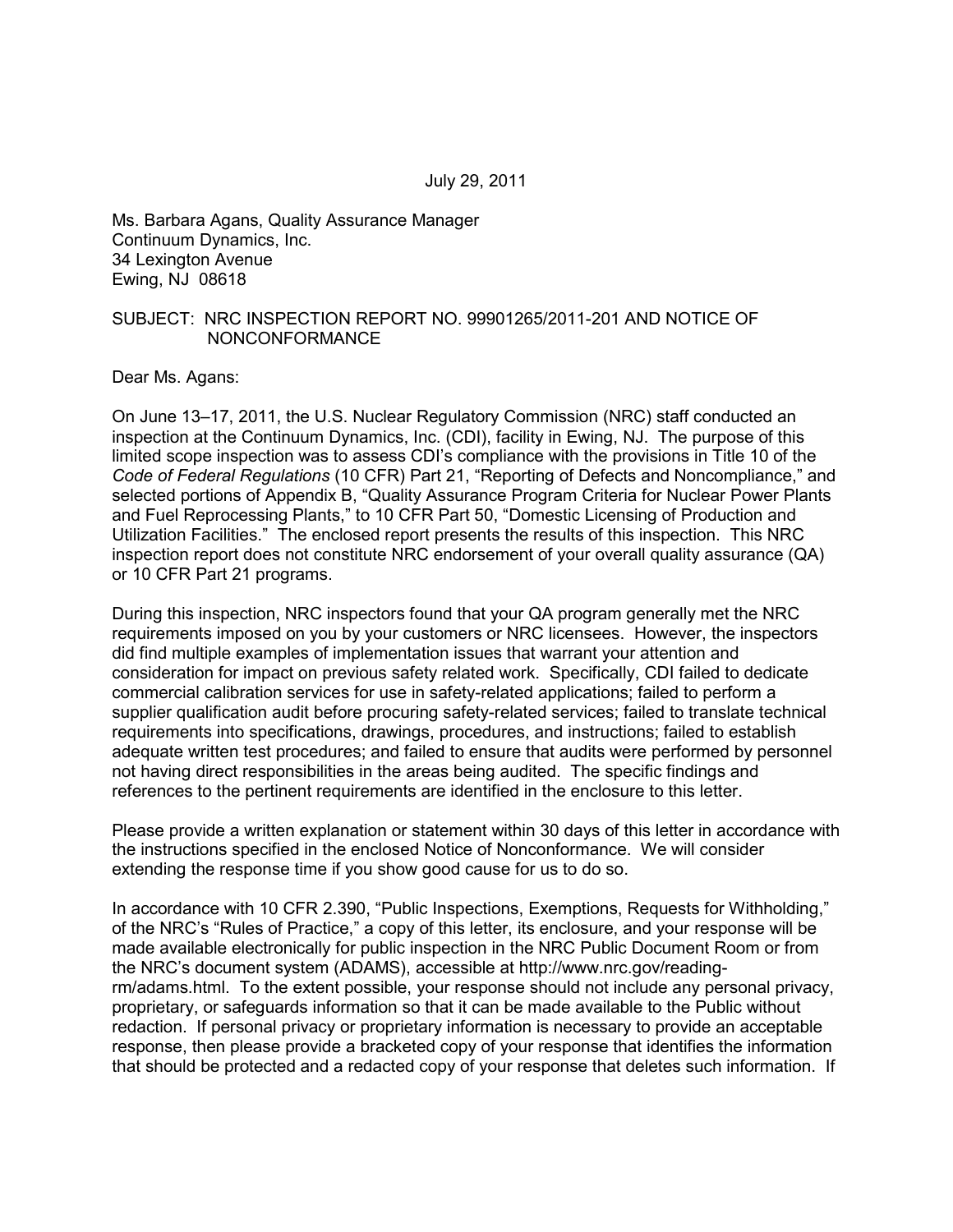B. Agans - 2 -

you request that such material is withheld from public disclosure, you must specifically identify the portions of your response that you seek to have withheld and provide, in detail, the bases for your claim (e.g., explain why the disclosure of information will create an unwarranted invasion of personal privacy or provide the information required by 10 CFR 2.390(b) to support a request for withholding confidential commercial or financial information). If Safeguards Information is necessary to provide an acceptable response, please provide the level of protection described in 10 CFR 73.21 "Protection of Safeguards Information: Performance Requirements."

Sincerely,

*/RA/* 

 Richard A. Rasmussen, Chief Quality and Vendor Branch 2 Division of Construction Inspection & Operational Programs Office of New Reactors

Docket No. 99901265

Enclosures:

- 1. Notice of Nonconformance
- 2. Inspection Report No. 99901265/2011-201 and Attachment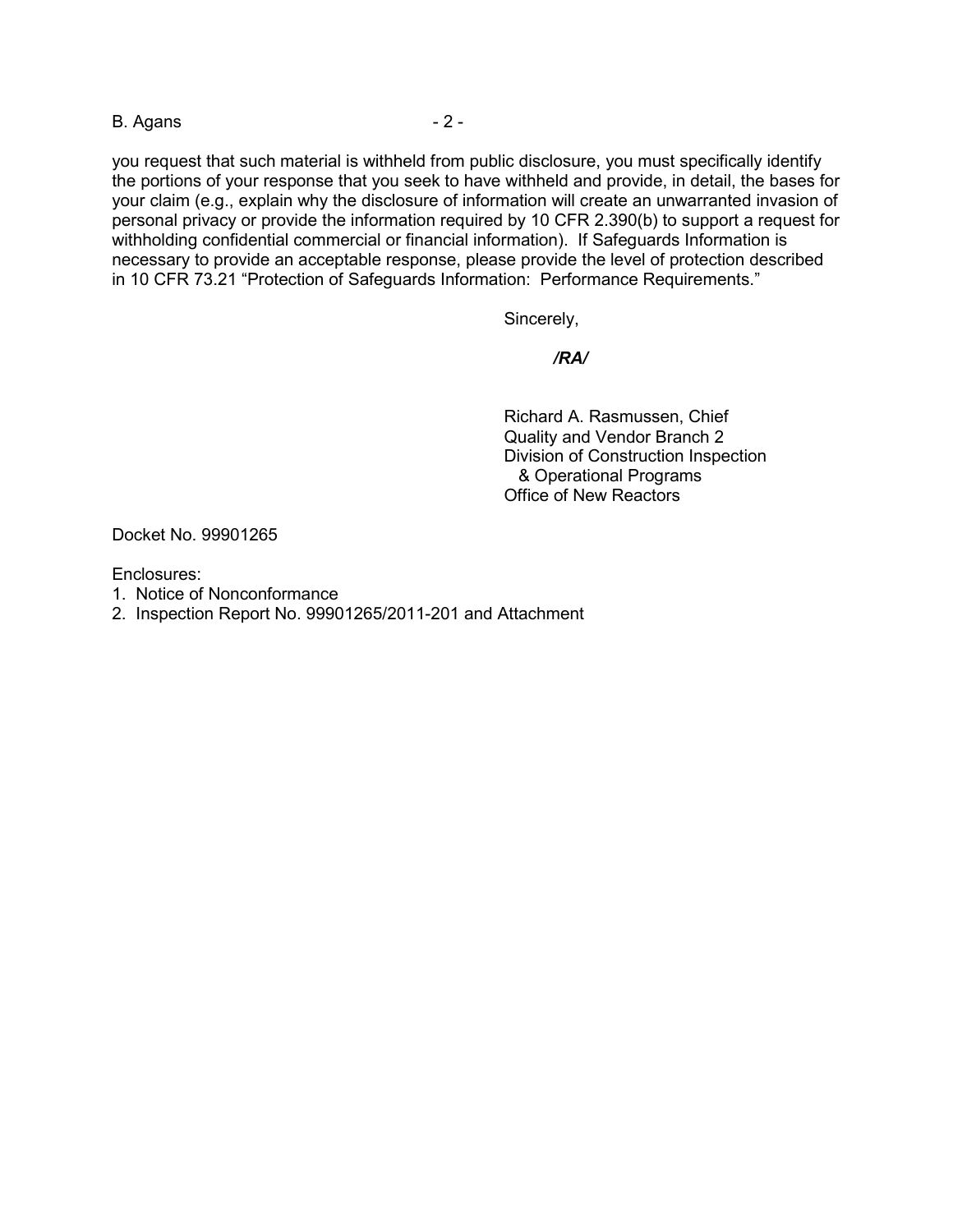B. Agans - 2 -

you request that such material is withheld from public disclosure, you must specifically identify the portions of your response that you seek to have withheld and provide, in detail, the bases for your claim (e.g., explain why the disclosure of information will create an unwarranted invasion of personal privacy or provide the information required by 10 CFR 2.390(b) to support a request for withholding confidential commercial or financial information). If Safeguards Information is necessary to provide an acceptable response, please provide the level of protection described in 10 CFR 73.21 "Protection of Safeguards Information: Performance Requirements."

Sincerely,

#### */RA/*

 Richard A. Rasmussen, Chief Quality and Vendor Branch 2 Division of Construction Inspection & Operational Programs Office of New Reactors

Docket No. 99901265

Enclosures:

- 1. Notice of Nonconformance
- 2. Inspection Report No. 99901265/2011-201 and Attachment

DISTRIBUTION:

| RidsNroDcipCQVA | RidsNroDcipCQVB                | RidsNroDcip | Scrane    | <b>DBollock</b> |
|-----------------|--------------------------------|-------------|-----------|-----------------|
| TSteadham       | SFreeman                       | <b>SLu</b>  | JDonoghue | KKavanagh       |
| RidsNrrDeEQVB   | Barbara@continuum-dynamics.com |             |           |                 |

| <b>ADAMS Accession No.: ML111950353</b> |               | *concurred via email |                 | NRO-001       |                  |                  |
|-----------------------------------------|---------------|----------------------|-----------------|---------------|------------------|------------------|
| <b>OFFICE</b>                           | NRO/DRSA/SRSB | R-II/DCI/CIB3        | NRO/DCIP/CQVB   | NRO/DCIP/CQVB | NRO/DCIP/CAEB/BC | NRO/DCIP/CQVB/BC |
| <b>NAME</b>                             | SLu           | TSteadham            | <b>DBollock</b> | SCrane        | TFrve            | RRasmussen       |
| <b>DATE</b>                             | 07/14/2011    | 07/18/2011           | 07/14/2011      | 07/26/2011    | 07/26/2011       | 07/29/2011       |

**OFFICIAL RECORD COPY**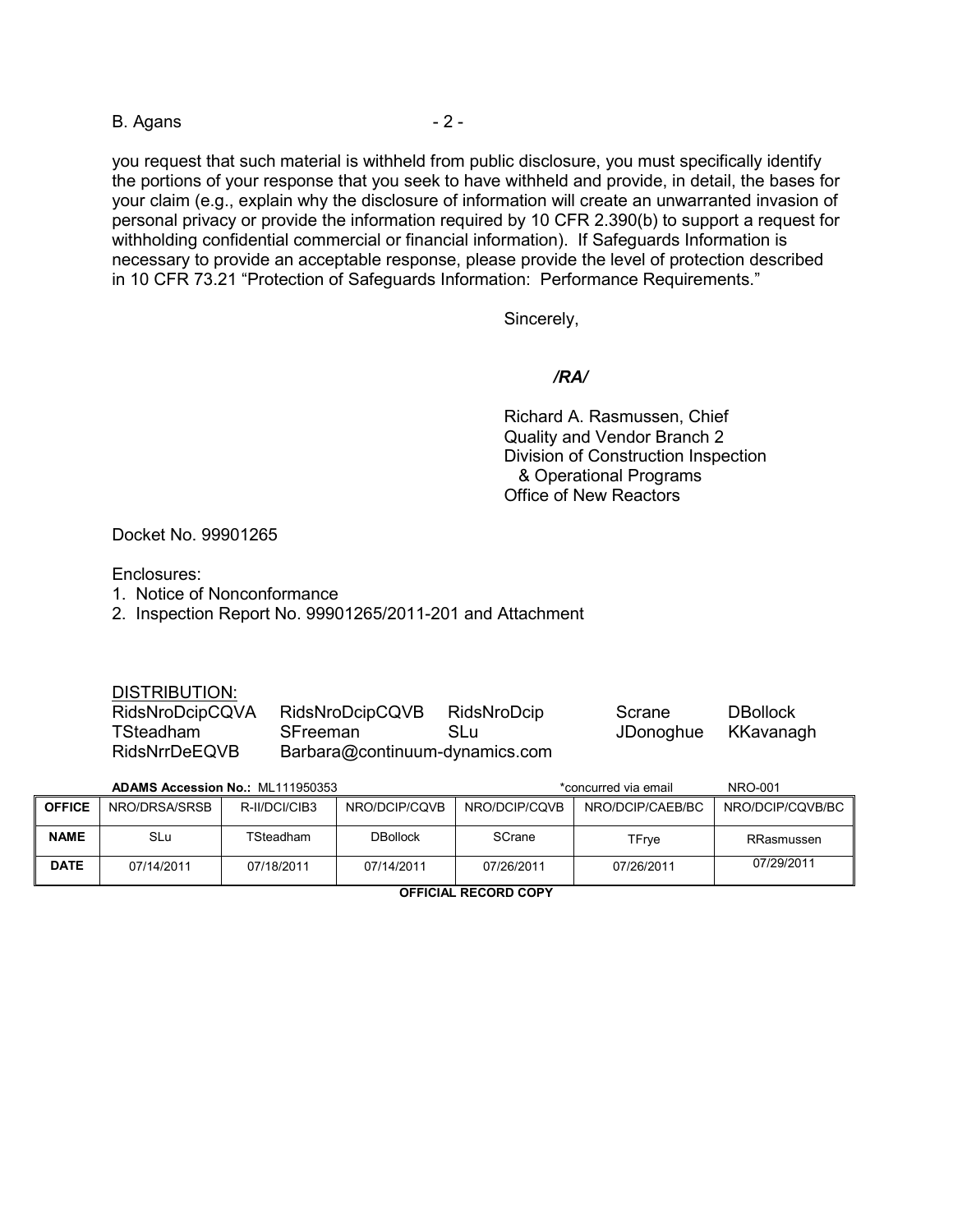#### **NOTICE OF NONCONFORMANCE**

Continuum Dynamics, Inc. Continuum Dynamics, Inc. Continuum Dynamics, Inc. Continuum Docket No.: 09901265

Inspection Report No.: 99901265/2011-201

Based on the results of a Nuclear Regulatory Commission (NRC) inspection conducted at the Continuum Dynamics, Inc. (CDI) facility in Ewing, NJ, on June 13 - 17, 2011, certain activities were not conducted in accordance with NRC requirements which were contractually imposed on CDI:

A. Criterion III, "Design Control," of Appendix B, "Quality Assurance Program Criteria for Nuclear Power Plants and Fuel Reprocessing Plants," to Title 10 of the *Code of Federal Regulations* (10 CFR) Part 50, "Domestic Licensing of Production and Utilization Facilities," states, in part, that "measures shall also be established for the selection and review for suitability of application of materials, parts, equipment, and processes that are essential to the safety-related functions of the structures, systems and components."

Criterion V, "Instructions, Procedures, and Drawings," of Appendix B to 10 CFR Part 50 states that "activities affecting quality shall be prescribed by documented instructions, procedures, or drawings, of a type appropriate to the circumstances and shall be accomplished in accordance with these instructions, procedures, or drawings. Instructions, procedures, or drawings shall include appropriate quantitative or qualitative acceptance criteria for determining that important activities have been satisfactorily accomplished."

 Contrary to the above, as of June 17, 2011, CDI failed to review the suitability of the application of commercially calibrated measuring and test equipment for use in safety-related applications and failed to adequately prescribe its commercial-grade dedication process by appropriate procedures. Specifically, CDI procured commercial calibration services for measuring and test equipment for use in safety-related applications and did not perform a commercial-grade item dedication. In addition, CDI did not develop instructions or procedures that provide guidance for controlling commercial-grade item dedication activities.

This issue has been identified as Nonconformance 99901265/2011-201-01.

B. Criterion VII, "Control of Purchased Material, Equipment, and Services," of Appendix B to 10 CFR Part 50 states, in part, that "measures shall be established to assure that purchased material, equipment, and services, whether purchased directly or through contractors and subcontractors, conform to the procurement documents. These measures shall include provisions, as appropriate, for source evaluation and selection, objective evidence of quality furnished by the contractor or subcontractor, inspection at the contractor or subcontractor source, and examination of products upon delivery."

Contrary to the above, as of June 17, 2011, CDI failed to provide for source evaluation and selection of contractors or subcontractors that had a third-party certification, such as the American Society of Mechanical Engineers certificate of authorization, accreditation through the National Voluntary Laboratory Accreditation Program or the American Association for Laboratory Accreditation, or an International Standardization Organization 9000 registration.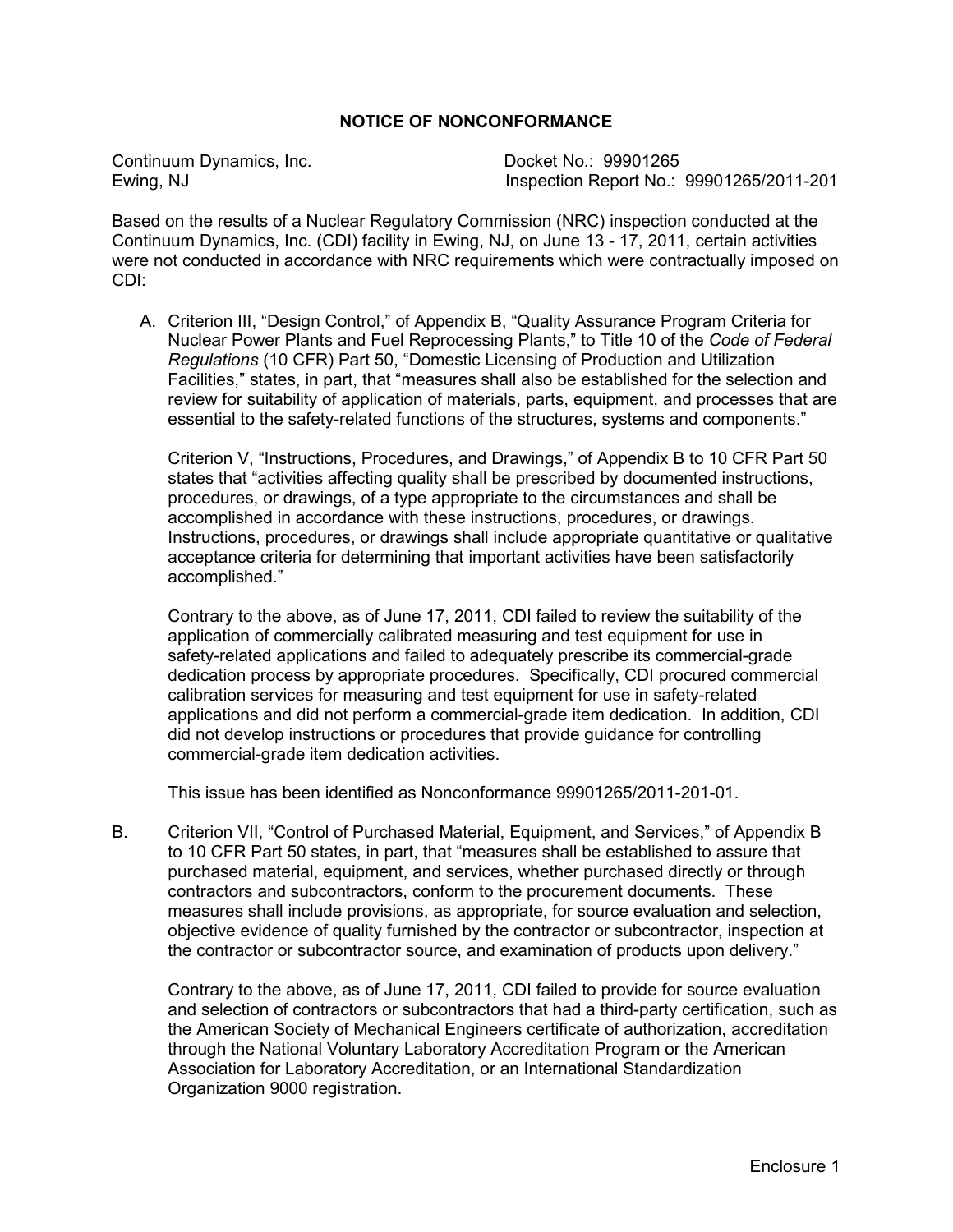This issue has been identified as Nonconformance 99901265/2011-201-02.

C. Criterion III of Appendix B to 10 CFR Part 50 states, in part, that "measures shall be established to assure that applicable regulatory requirements and the design basis, as defined in § 50.2 and as specified in the license application, for those structures, systems, and components to which this appendix applies are correctly translated into specifications, drawings, procedures, and instructions" and that "measures shall also be established for the selection and review for suitability of application of materials, parts, equipment, and processes that are essential to the safety-related functions of the structures, systems, and components."

Contrary to the above, as of June 17, 2011, CDI failed to translate technical requirements into specifications, drawing, procedures and instructions. Specifically, CDI failed to incorporate acceptance criteria related to the test chamber dimensions into the test plan and design drawing. As a result, CDI failed to identify and evaluate the out-of-tolerance condition of the test chamber before using the test chamber for safety-related tests and certifying the test results.

This issue has been identified as Nonconformance 99901265/2011-201-03.

D. Criterion XI, "Test Control," of Appendix B to 10 CFR Part 50 states, in part, that "a test program shall be established to assure that all testing required to demonstrate that structures, systems, and components will perform satisfactorily in service is identified and performed in accordance with written test procedures, which incorporate the requirements and acceptance limits contained in applicable design documents."

CDI Test Plan 11-02, "AREVA EPR Fuel Assembly Downstream Effects Test Plan," Revision 6, dated June 13, 2011 describes the testing that demonstrates that the AREVA EPR Fuel Assembly will perform satisfactorily in service.

Contrary to the above, as of June 17, 2011, CDI's test program, as described in CDI Test Plan 11-02, failed to identify a test required to demonstrate that U.S. Evolutionary Power Reactor fuel assemblies will perform satisfactorily inservice. Specifically, the test facility included flow control valves whose seat leakage could have adversely affected test validity, but CDI failed to include provisions in the test plan to monitor and account for seat leakage.

This issue has been identified as Nonconformance 99901265/2011-201-04.

E. Criterion XVIII, "Audits," of Appendix B to 10 CFR Part 50 states, in part, that "audits shall be performed in accordance with the written procedures or checklists by appropriately trained personnel not having direct responsibilities in the areas being audited."

Section 5.8 of CDI Quality Procedure (QP)-18.1, "Audits," Revision 1, dated June 14, 2007, states, in part, that "audit[s] shall be conducted by personnel having no direct responsibility in the areas being audited."

Contrary to the above, as of June 17, 2011, a CDI employee who has direct responsibility for the technical areas within the quality assurance program performed all areas of a CDI quality assurance internal audit on June 1, 2009. Specifically, the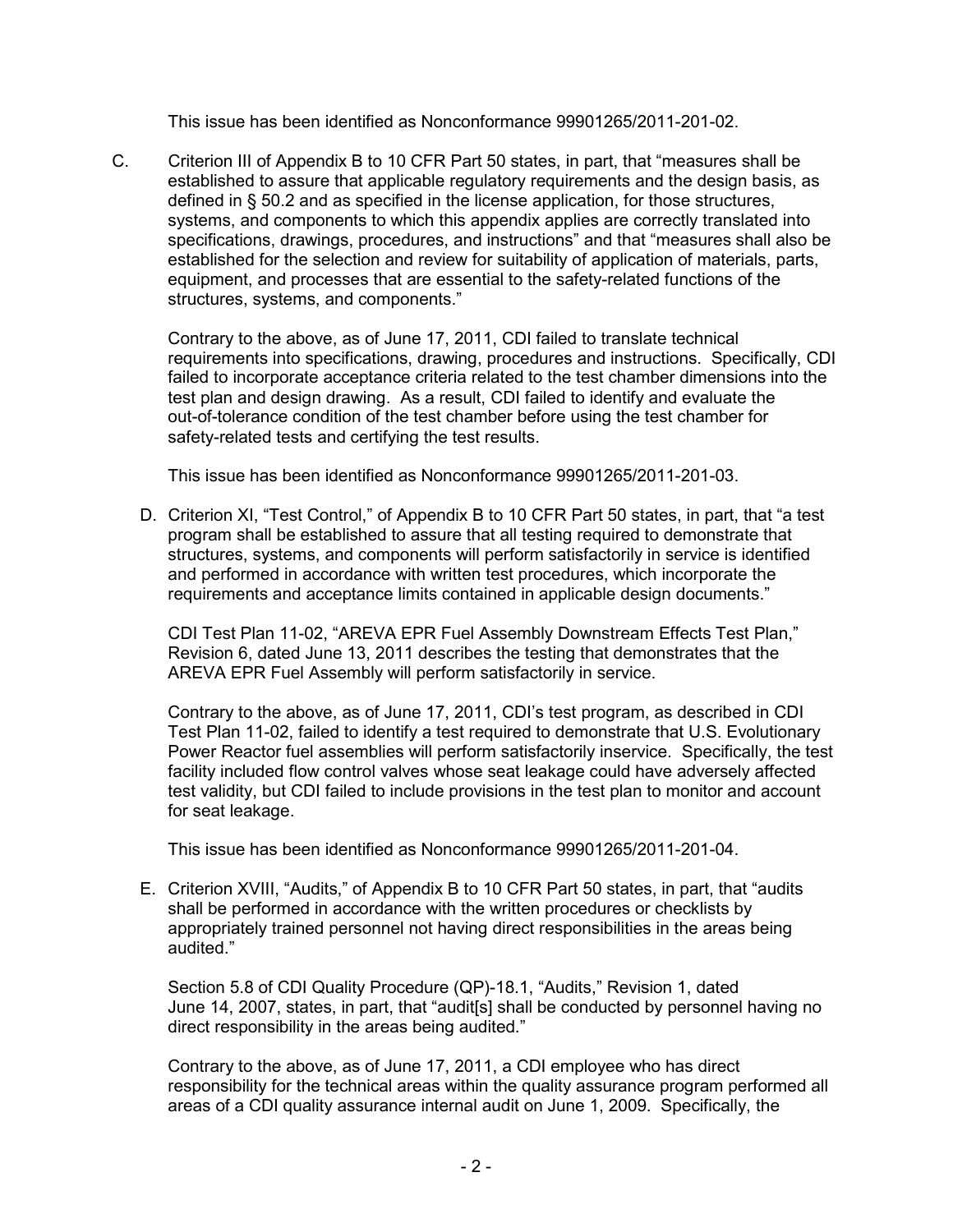employee was the principle investigator for commercial nuclear safety-related testing projects during 2008 and 2009, with responsibility in the areas of design control, test control, and control of measuring and test equipment.

This issue has been identified as Nonconformance 99901265/2011-201-05.

Please provide a written statement or explanation to the U.S. Nuclear Regulatory Commission, ATTN: Document Control Desk, Washington, DC 20555-0001, with a copy to the Chief, Quality and Vendor Branch 2, Division of Construction Inspection and Operational Programs, Office of New Reactors, within 30 days of the date of the letter transmitting this Notice of Nonconformance. This reply should be clearly marked as a "Reply to a Notice of Nonconformance" and should include for each noncompliance (1) the reason for the noncompliance or, if contested, the basis for disputing the noncompliance, (2) the corrective steps that have been taken and the results achieved, (3) the corrective steps that will be taken to avoid noncompliance, and (4) the date when the corrective action will be completed. Where good cause is shown, the NRC will consider extending the response time.

Because your response will be made available electronically for public inspection in the NRC Public Document Room or from the NRC's Agencywide Documents Access and Management System, which is accessible from the NRC Web site at

http://www.nrc.gov/reading-rm/adams.html, to the extent possible, it should not include any personal privacy, proprietary, or Safeguards Information so that it can be made available to the public without redaction. If personal privacy or proprietary information is necessary to provide an acceptable response, then please provide a bracketed copy of your response that identifies the information that should be protected and a redacted copy of your response that deletes such information. If you request that such material be withheld, you must specifically identify the portions of your response that you seek to have withheld and provide, in detail, the bases for your claim of withholding (e.g., explain why the disclosure of information will create an unwarranted invasion of personal privacy or provide the information required by 10 CFR 2.390(b) to support a request for withholding confidential commercial or financial information). If Safeguards Information is necessary to provide an acceptable response, please provide the level of protection described in 10 CFR 73.21, "Protection of Safeguards Information: Performance Requirements."

Dated this 1<sup>st</sup> day of August, 2011.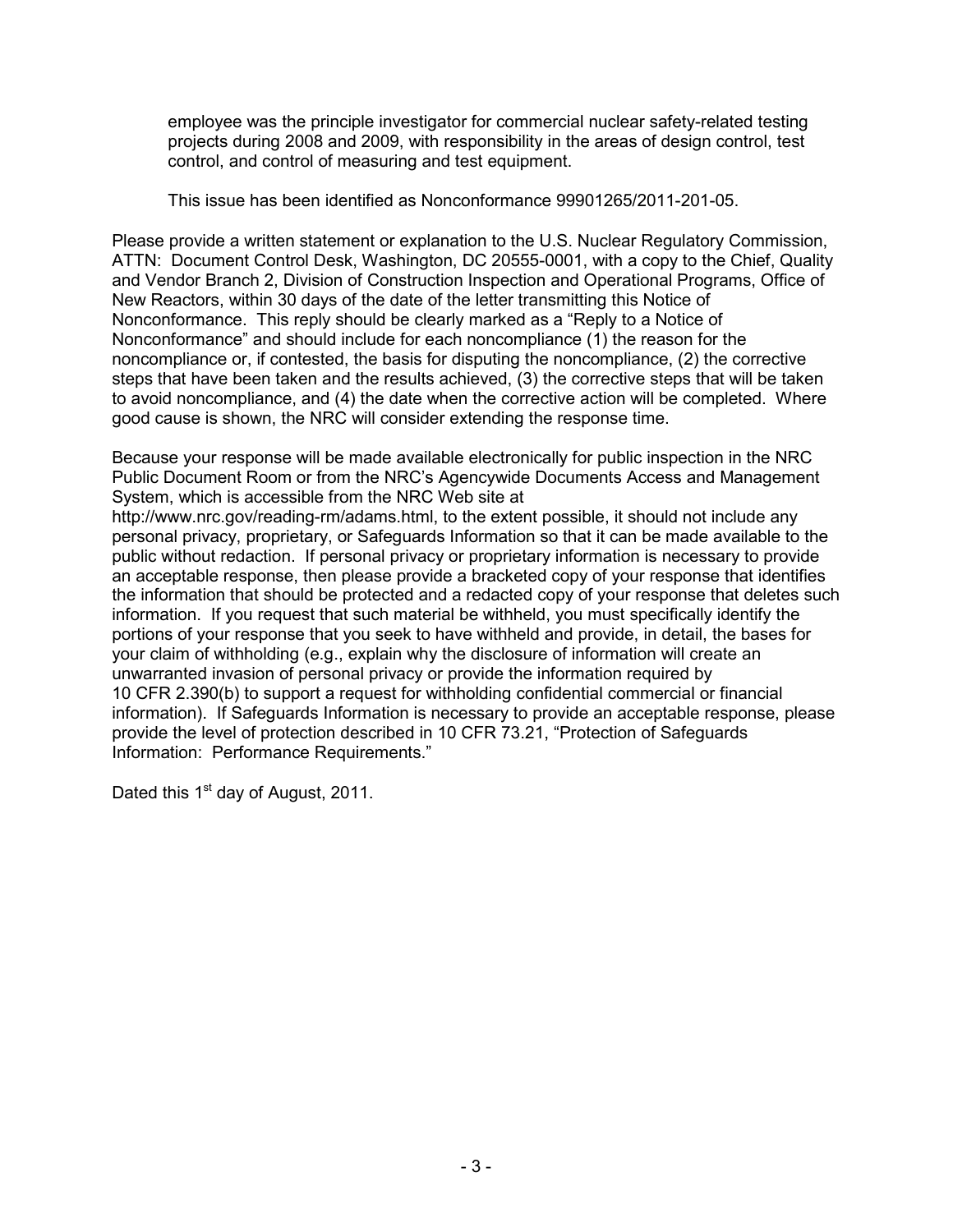#### **U.S. NUCLEAR REGULATORY COMMISSION OFFICE OF NEW REACTORS DIVISION OF CONSTRUCTION INSPECTION AND OPERATIONAL PROGRAMS VENDOR INSPECTION REPORT**

| Docket No.:                       | 99901265                                                                                                                                                                                                                                                                                                                                                                                                                                                                                                                                                                                                                                                                                                                                                                                                                                                                                                                                     |                                                                                                     |  |  |
|-----------------------------------|----------------------------------------------------------------------------------------------------------------------------------------------------------------------------------------------------------------------------------------------------------------------------------------------------------------------------------------------------------------------------------------------------------------------------------------------------------------------------------------------------------------------------------------------------------------------------------------------------------------------------------------------------------------------------------------------------------------------------------------------------------------------------------------------------------------------------------------------------------------------------------------------------------------------------------------------|-----------------------------------------------------------------------------------------------------|--|--|
| Report No.:                       | 99901265/2011-201                                                                                                                                                                                                                                                                                                                                                                                                                                                                                                                                                                                                                                                                                                                                                                                                                                                                                                                            |                                                                                                     |  |  |
| Vendor:                           | Continuum Dynamics, Inc.<br>34 Lexington Ave.<br>Ewing, NJ 08618                                                                                                                                                                                                                                                                                                                                                                                                                                                                                                                                                                                                                                                                                                                                                                                                                                                                             |                                                                                                     |  |  |
| <b>Vendor Contact:</b>            | Ms. Barbara Agans<br><b>Quality Assurance Manager</b><br>Telephone: (609) 538-0444, extension 106<br>E-mail: barbara@continuum-dynamics.com                                                                                                                                                                                                                                                                                                                                                                                                                                                                                                                                                                                                                                                                                                                                                                                                  |                                                                                                     |  |  |
| <b>Nuclear Industry Activity:</b> | Continuum Dynamics, Inc. (CDI), located in Ewing, NJ, provides<br>modeling and analysis services, including reactor flow analysis,<br>valve dynamic modeling, acoustic circuit analysis, piping system<br>modeling, thermal cycling modeling, jet pump vibration load<br>prediction, and accident analysis. CDI also tests steam lines and<br>steam dryers, safety valves, strainers, and jet-pump-flow-induced<br>vibration. A large fraction of CDI's nuclear safety-related work is<br>containment strainer testing and design. CDI conducted passive<br>strainer testing for boiling-water reactors, strainer testing for<br>pressurized-water reactors, and fuel filter testing. CDI is currently<br>under contract to perform Generic Safety Issue 191, "Assessment<br>of Debris Accumulation on PWR Sump Performance," downstream<br>effects testing in support of the AREVA U.S. Evolutionary Power<br>Reactor design certification. |                                                                                                     |  |  |
| <b>Inspection Dates:</b>          | June 13-17, 2011                                                                                                                                                                                                                                                                                                                                                                                                                                                                                                                                                                                                                                                                                                                                                                                                                                                                                                                             |                                                                                                     |  |  |
| Inspectors:                       | Samantha Crane<br><b>Timothy Steadham</b><br>Douglas Bollock<br>Shanlai, Lu,                                                                                                                                                                                                                                                                                                                                                                                                                                                                                                                                                                                                                                                                                                                                                                                                                                                                 | CQVB/DCIP/NRO, Team Leader<br>CIB3/DCI/R-II<br>CQVB/DCIP/NRO<br>SRSB/DSRA/NRO, Technical Specialist |  |  |
| Approved by:                      | Richard Rasmussen, Chief<br>Quality and Vendor Branch 2<br>Division of Construction Inspection<br>& Operational Programs<br>Office of New Reactors                                                                                                                                                                                                                                                                                                                                                                                                                                                                                                                                                                                                                                                                                                                                                                                           |                                                                                                     |  |  |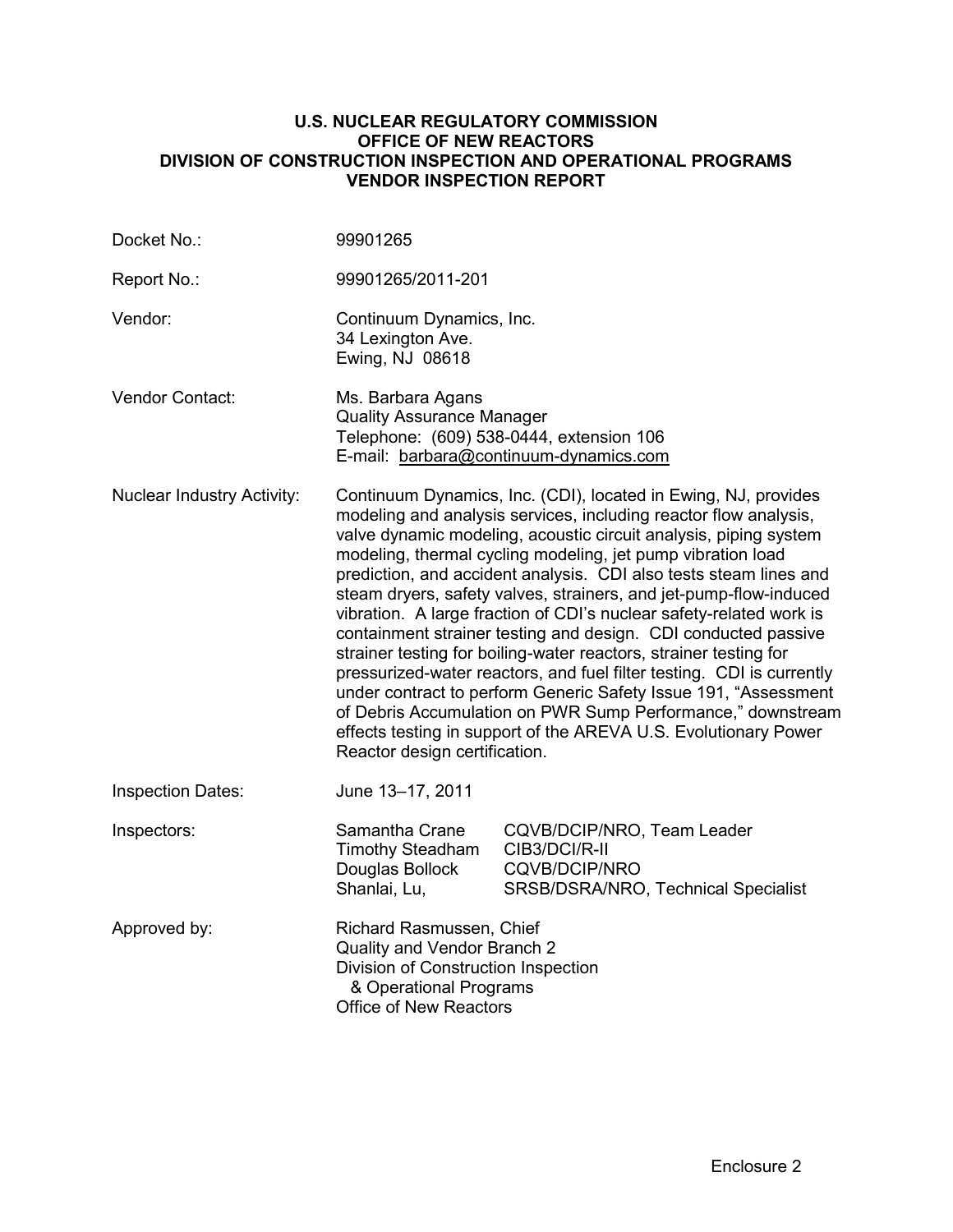# **EXECUTIVE SUMMARY**

Continuum Dynamics, Inc. 99901265/2011-201

The U.S. Nuclear Regulatory Commission (NRC) conducted this inspection to verify that Continuum Dynamics, Inc. (CDI), implemented an adequate quality assurance (QA) program that complied with the requirements in Appendix B, "Quality Assurance Criteria for Nuclear Power Plants and Fuel Reprocessing Plants," to Title 10 of the *Code of Federal Regulations*  (10 CFR) Part 50, "Domestic Licensing of Production and Utilization Facilities." The inspection also verified that CDI implemented a program under 10 CFR Part 21, "Reporting of Defects and Noncompliance," that meets the NRC's regulatory requirements. The Inspectors conducted the inspection at the CDI facility in Ewing, NJ, on June 13–17, 2011.

The following regulations served as the bases for the NRC inspection:

- Appendix B to 10 CFR Part 50
- 10 CFR Part 21

The inspectors implemented Inspection Procedure (IP) 35034, "Design Certification Testing Inspection," dated January 27, 2010; IP 43002, "Routine Inspections of Nuclear Vendors," dated April 25, 2011; and IP 36100, "Inspection of 10 CFR Part 21 and 10 CFR 50.55(e) Programs for Reporting Defects and Noncompliance," dated April 25, 2011, during the conduct of this inspection.

The NRC had not previously performed any inspections at the CDI facility in Ewing, NJ.

The results of this inspection are summarized below.

### 10 CFR Part 21

CDI appropriately translated the requirements in 10 CFR Part 21 into implementing procedures and, for those activities reviewed by the inspectors, implemented them as required by CDI procedures. No findings of significance were identified.

#### Training and Qualification of Personnel

The inspectors determined that the training and qualification of CDI personnel conforms to the regulatory requirements in Criterion II, "Quality Assurance Program," of Appendix B to 10 CFR Part 50. In addition, the inspectors determined that, for the limited sample reviewed, the CDI staff has been effectively implementing the CDI, "Quality Assurance Program Description," Revision 14, dated February 28, 2006 (QAPD) and implementing procedures for the training and qualification of its personnel. No findings of significance were identified.

#### Procurement Document Control

With the exception the issuance of Nonconformance 99901265/2011-201-01 for CDI's failure to review the suitability of the application of commercially calibrated measuring and test equipment in safety-related testing and for its failure to dedicate the commercial calibration services, the inspectors determined that the implementation of the CDI procurement document control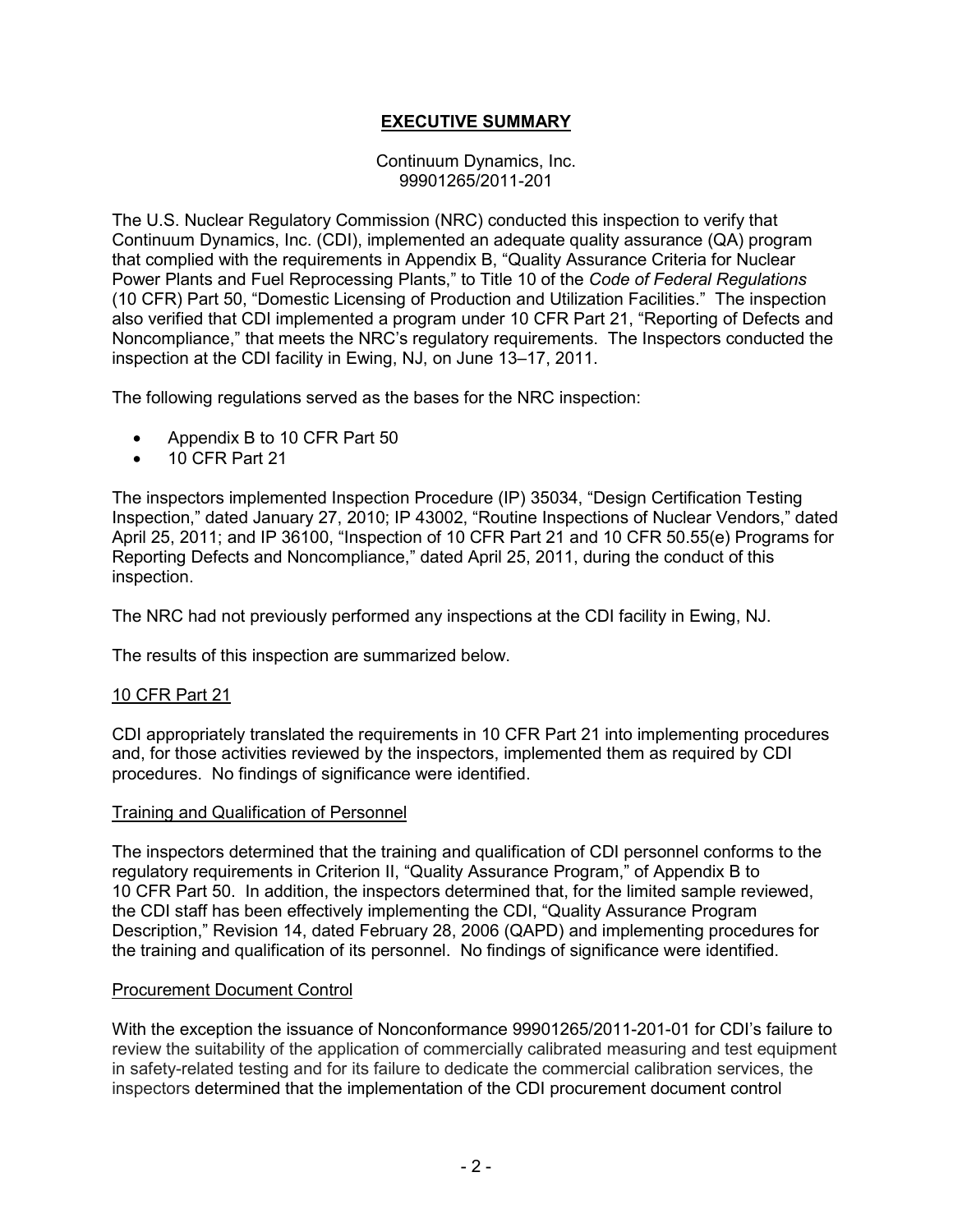program was consistent with the regulatory requirements in Criterion IV, "Document Control," of Appendix B to 10 CFR Part 50.

### Control of Purchased Material, Equipment, and Services and Audits

With the exception the issuance of Nonconformance 99901265/2011-201-02 for CDI's placement of a safety-related purchase order with Exelon PowerLabs without having performed a supplier qualification audit, the inspectors determined that the implementation of the CDI control of purchased material, equipment, and services is consistent with the regulatory requirements in Criteria VII, "Control of Purchased Material, Equipment, and Services," of Appendix B to 10 CFR Part 50.

# Test Control and Configuration Management

With the exception of the issuance of Nonconformance 99901265/2011-201-04 for CDI's failure to account for and establish written test procedures to test for valve leakage and Nonconformance 99901265/2011-201-03 for CDI's failure to translate the test chamber tolerance requirements into the test plan and design drawings, the inspectors determined that the implementation of the CDI program for test control was consistent with the regulatory requirements in Criterion III, "Design Control," and Criterion XI, "Test Control," of Appendix B to 10 CFR Part 50. Based on the sample of records reviewed, the inspectors determined that qualified personnel were using qualified equipment and processes to adequately implement the CDI quality assurance program description and the associated special test control procedures.

# Control of Measuring and Test Equipment

The inspectors determined that the implementation of the CDI program for test control was consistent with the regulatory requirements in Criterion XII, "Control of Measuring and Test Equipment," of Appendix B to 10 CFR Part 50. Based on the sample of records reviewed, the inspectors determined that measuring and test equipment was properly controlled, calibrated, and adjusted at specified periods to maintain accuracy within necessary limits as required by the CDI QAPD and the associated special test control procedures. No findings of significance were identified.

# Nonconforming Materials, Parts, or Components

The inspectors determined that the implementation of the CDI program for control of nonconforming material, parts, or components was consistent with the regulatory requirements in Criterion XV, "Nonconforming Materials, Parts, or Components," of Appendix B to 10 CFR Part 50. Based on the limited sample of documents reviewed and its observation of ongoing testing activities at the CDI facilities, the inspectors also determined that CDI is effectively implementing its QAPD and the associated nonconformance procedures. No findings of significance were identified.

# Corrective Actions

The inspectors determined that the implementation of the CDI corrective action program was consistent with the regulatory requirements in Criterion XVI, "Corrective Action," of Appendix B to 10 CFR Part 50. Based on the limited sample of documents reviewed and on observation of ongoing testing activities at the CDI facilities, the inspectors also determined that CDI is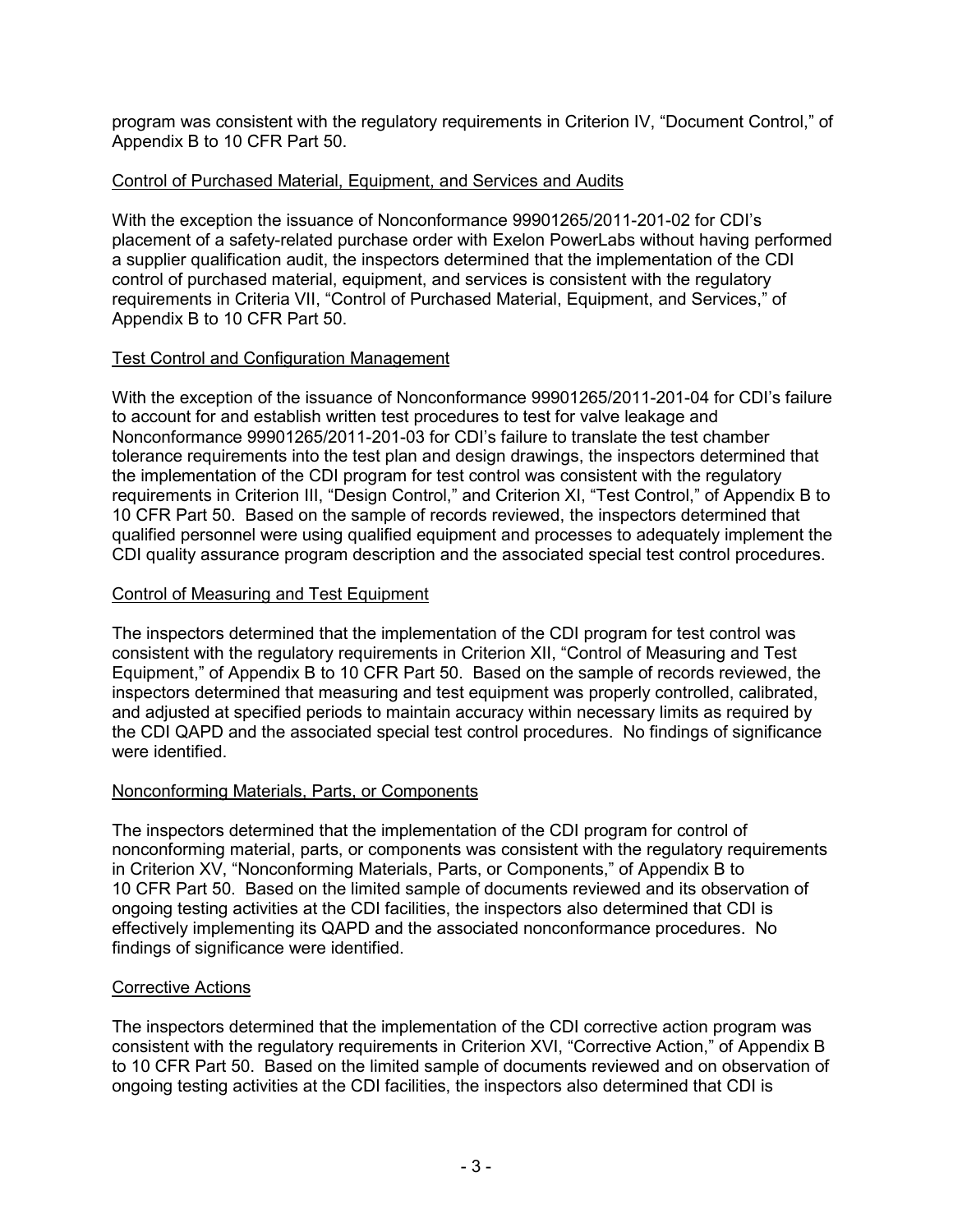effectively implementing its QAPD and the associated corrective action procedures. No findings of significance were identified.

#### Quality Assurance Records

The inspectors determined that the implementation of the CDI QA records program was consistent with the regulatory requirements in Criterion XVII, "Quality Assurance Records," of Appendix B to 10 CFR Part 50. Based on the limited sample of documents reviewed, the inspectors also determined that CDI is effectively implementing its QAPD and the associated procedures. No findings of significance were identified.

### Audits

With the exception of the issuance of Nonconformance 99901265/2011-201-05 for CDI's failure to ensure that auditors were not responsible for the areas audited, the inspectors determined that, based on the limited sample of audits reviewed, the implementation of the CDI internal audit program was consistent with the regulatory requirements in Criterion XVIII, "Audits," of Appendix B to 10 CFR Part 50.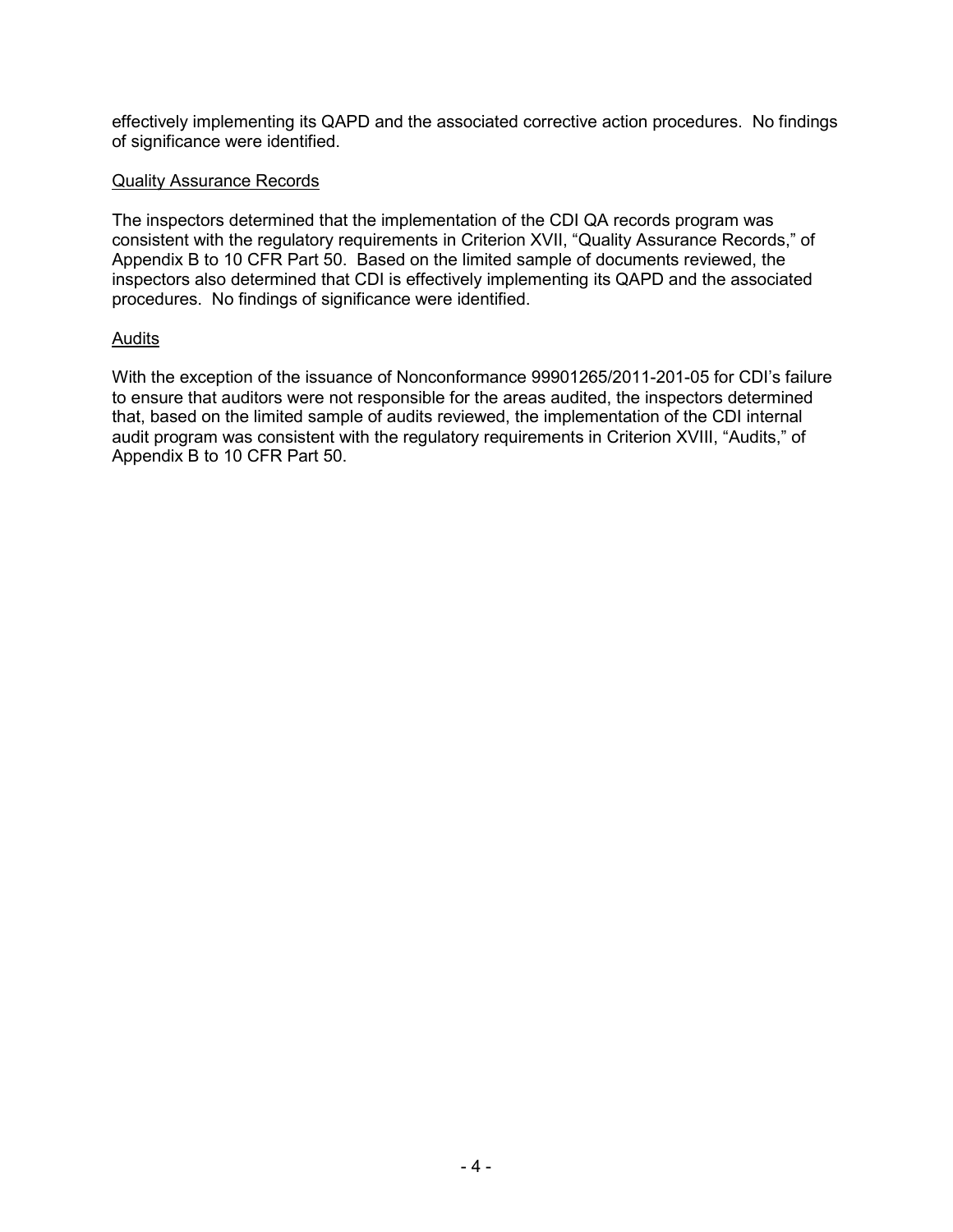### 1. 10 CFR Part 21 Program

#### a. Inspection Scope

The inspectors reviewed the policies and implementing procedures that govern the Continuum Dynamics, Inc. (CDI), program under Title 10 of the *Code of Federal Regulations* (10 CFR) Part 21, "Reporting of Defects and Noncompliance," to verify its compliance with the U.S. Nuclear Regulatory Commission's (NRC) regulatory requirements. The inspectors also reviewed the CDI procedures that govern corrective action and the control and correction of nonconforming items to verify an adequate link to the 10 CFR Part 21 process. The attachment to this inspection report lists the documents reviewed by the inspectors.

#### b. Observations and Findings

Quality Procedure (QP)-15.2, "Evaluations of Nonconformances for Reportability," Revision 3, dated June 3, 2011, establishes the requirements for CDI's compliance with the requirements in 10 CFR Part 21 and appropriately describes the requirements for including 10 CFR Part 21 applicability in CDI-issued purchase orders (POs), the posting requirements in 10 CFR Part 21, and record retention.

The inspectors verified that QP-15.2; QP-16.1, "Corrective Action," Revision 2, dated May 27, 2011; and Section 16 of CDI's Quality Assurance Program Description (QAPD) provided a connection to the 10 CFR Part 21 program.

The inspectors verified that CDI had not performed any evaluations on deviations or failures to comply in accordance with 10 CFR 21.21(a). All deviations identified in nonconformance reports (NCRs) and in corrective action reports (CARs) were identified during testing before the final test report results were delivered to the purchaser. The inspectors interviewed a principle investigator (PI) who would perform such evaluations and found that the PI was appropriately trained and capable of properly evaluating and reporting an issue in accordance with QP-15.2 and 10 CFR Part 21.

The inspectors observed that CDI maintained one posting in its facility to satisfy the posting requirements in 10 CFR 21.6, "Posting Requirements." The posting included a copy of Section 206 of the Energy Reorganization Act of 1974 (as amended), a copy of 10 CFR Part 21, a copy of 10 CFR 50.55(e), and copies of QP-15.1, "Control of Nonconforming Items and Materials," Revision 4, dated November 1, 2010, and QP-15.2.

The inspectors verified that, for a sample of CDI POs, CDI had implemented a program consistent with the requirements in 10 CFR 21.31, "Procurement Documents," for specifying the applicability of 10 CFR Part 21 in its POs for basic components.

### c. Conclusions

The inspectors concluded that CDI appropriately translated the requirements in 10 CFR Part 21 into implementing procedures and, for those activities reviewed by the team, implemented them as required. No findings of significance were identified.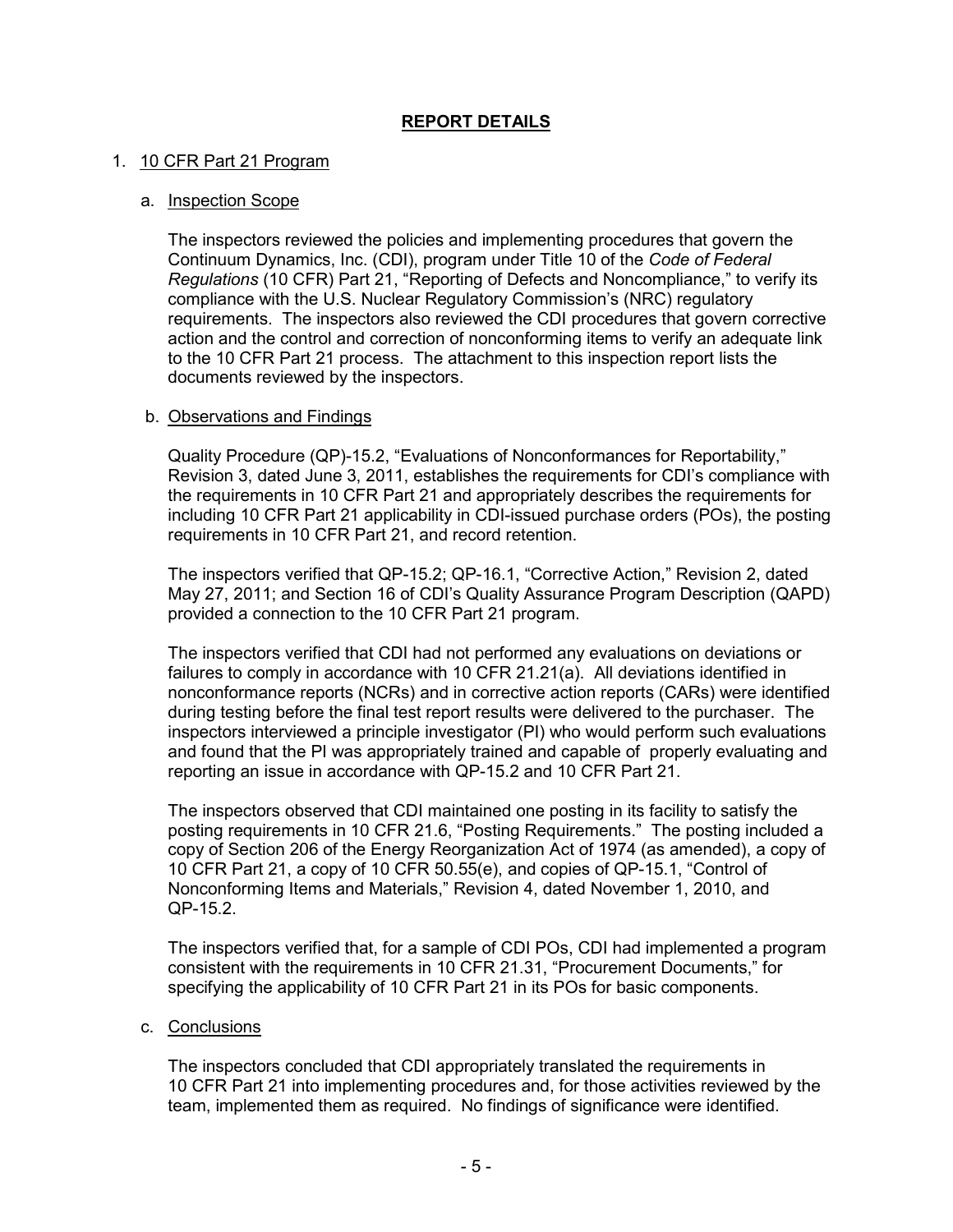## 2. Training and Qualification of Personnel

### a. Inspection Scope

The inspectors reviewed CDI's policies and procedures to verify that CDI was implementing training activities in a manner consistent with regulatory requirements and industry standards. The inspectors reviewed the personnel training and qualification process and the training and qualification records of four test personnel and three lead auditors to verify conformance with the requirements in Criterion II, "Quality Assurance Program," of Appendix B, "Quality Assurance Criteria for Nuclear Power Plants and Fuel Reprocessing Plants," to 10 CFR Part 50, "Domestic Licensing of Production and Utilization Facilities." In addition, the NRC inspection team discussed the personnel training and qualification process with CDI management and technical staff. The attachment to this inspection report lists the documents reviewed by the inspectors.

### b. Observations and Findings

The inspectors verified that CDI had established and implemented training programs for the indoctrination and training of personnel who perform activities that affect quality, including testing personnel, engineers, and QA personnel, to ensure that proficiency was achieved and maintained. QP-2.2, "Indoctrination and Training," Revision 3, dated May 23, 2001, describes how CDI trains personnel who perform work that affects quality so that employees have sufficient training and skills for consistent job and task performance. The inspectors verified that qualification records appropriately documented certifications required by industry and contract requirements and that they have been periodically evaluated, reviewed, and approved in accordance with QA program requirements.

### b.1 Testing Personnel

QP-2.3, "Qualification and Certification of Testers," Revision 3, dated June 17, 2009, describes how CDI trains and certifies test personnel. Test personnel are certified as Level I, II, or III test personnel based on the PI's evaluation of their education and experience. Nonmandatory Appendix 2A-1, "Nonmandatory Guidance on the Qualifications of Inspection and Test Personnel," to American Society of Mechanical Engineers (ASME) Nuclear Quality Assurance (NQA)-1-1994, "Quality Assurance Requirements for Nuclear Facility Applications," issued 1994, informs this evaluation. For each test personnel, the PI identifies the activities that the test personnel is certified to perform. For each test program, the PI selects test personnel based on education and previous experience, and each test personnel receives additional training and indoctrination on the specific technical objectives and quality requirements for each project. This training includes prejob briefings, training on the test plans and procedures, and an evaluation of the test personnel's demonstration of his or her ability to perform specific testing. The final certification of test personnel for each test program is reviewed and approved by the PI and the QA manager and documented in the associated design record file (DRF). For a sample of four test personnel, the inspectors verified that the personnel were trained and qualified in accordance with the CDI QAPD, applicable procedures, and the technical and quality requirements in the AREVA fuel testing program. The inspectors verified that the training of test facility personnel was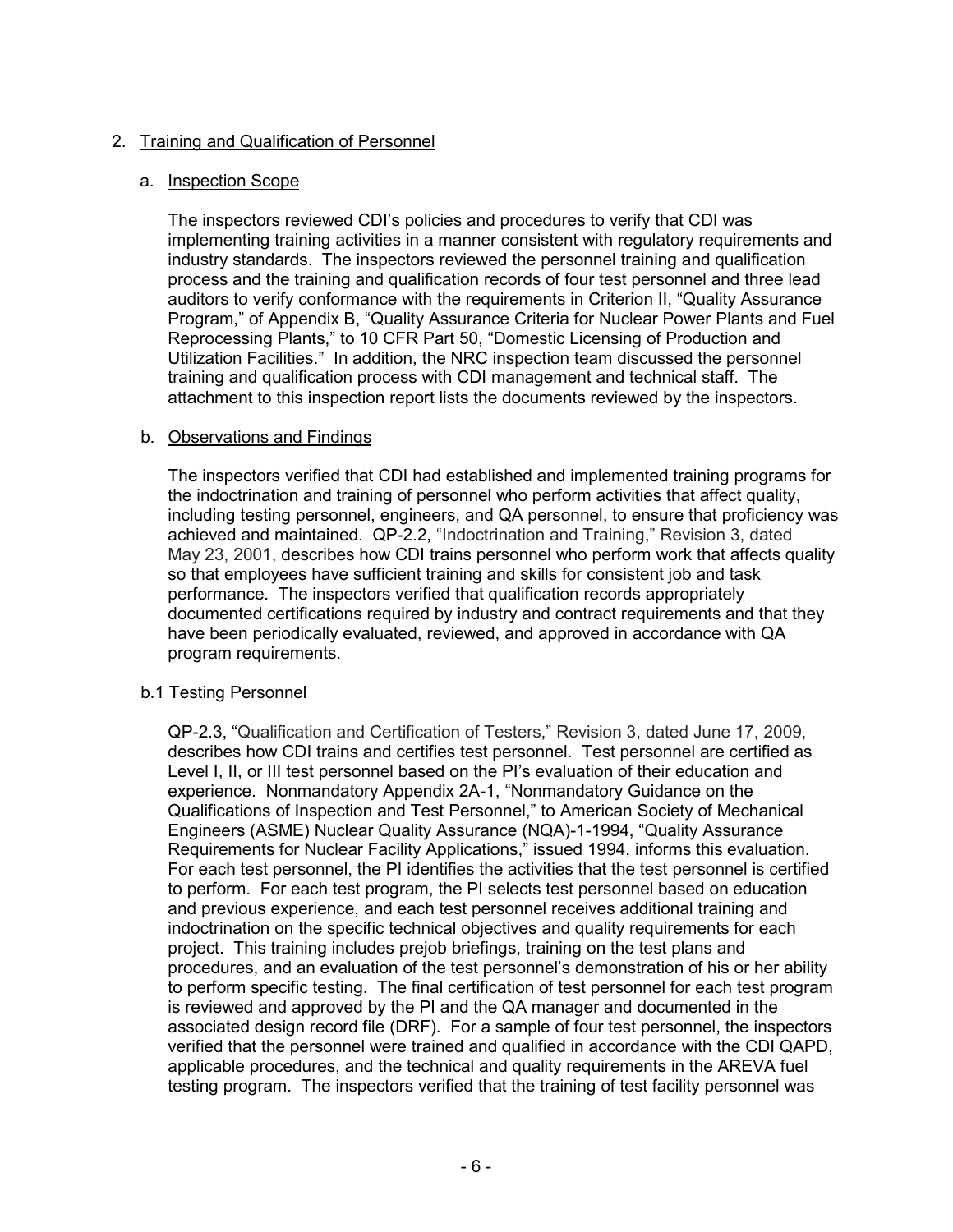conducted and documented to familiarize them with facility hardware and software, equipment operation, test plans and procedures, and test specifications.

### b.2 Audit Personnel

The inspectors verified that CDI's training and qualification program for lead auditors describes the authority, responsibility, and qualification requirements for lead auditors. QP-2.4, "Qualification and Certification of Audit Personnel," Revision 3, dated May 25, 2011, describes the process used to qualify and certify lead auditors to perform internal program audits, project audits, external supplier audits, and self-assessments. The inspectors determined that the qualification requirements are consistent with Supplement 2S-3, "Supplementary Requirements for the Qualification of Quality Assurance Program Audit Personnel," to ASME NQA-1-1994; Nonmandatory Appendix 2A-3, "Nonmandatory Guidance on the Education and Experience of Lead Auditors," to ASME NQA-1-1994; and Criterion II of Appendix B to 10 CFR Part 50.

The NRC inspection team verified that the training and qualification records for three lead auditors include training, experience, qualification credits, audit participation, examination scores, and annual evaluations approved by the QA manager or the president of CDI. The NRC inspection team verified that CDI had documented training on the appropriate training record forms in accordance with CDI procedures.

c. Conclusions

The inspectors concluded that CDI's program requirements for training and qualification of personnel are consistent with the requirements in Criterion II of Appendix B to 10 CFR Part 50. The inspectors also concluded that CDI's QAPD and associated training and qualification procedures were adequate and effectively implemented. No findings of significance were identified.

- 3. Procurement Document Control
	- a. Inspection Scope

The inspectors reviewed the CDI policies and procedures for procurement document control to verify compliance with Criterion IV, "Document Control," of Appendix B to 10 CFR Part 50. In addition, the inspectors reviewed the approved suppliers list (ASL) and a sample of POs to verify proper implementation of the CDI procurement program. The attachment to this inspection report lists the documents reviewed by the inspectors.

# b. Observations and Findings

# b.1 Procedural Controls for the Release of Procurement Documents

The inspectors noted that the QAPD and QP-4.1, "Procurement Document Control," Revision 2, dated May 25, 2011, provided sufficient guidance for the release of procurement documents. QP-4.1 describes how CDI controls the generation and content of procurement documents and subsequent changes. QP-4.1 identifies the information that must appear in the PO, including the description of the item or service supplied technical requirements, applicable QA requirements, and any documentation requirements.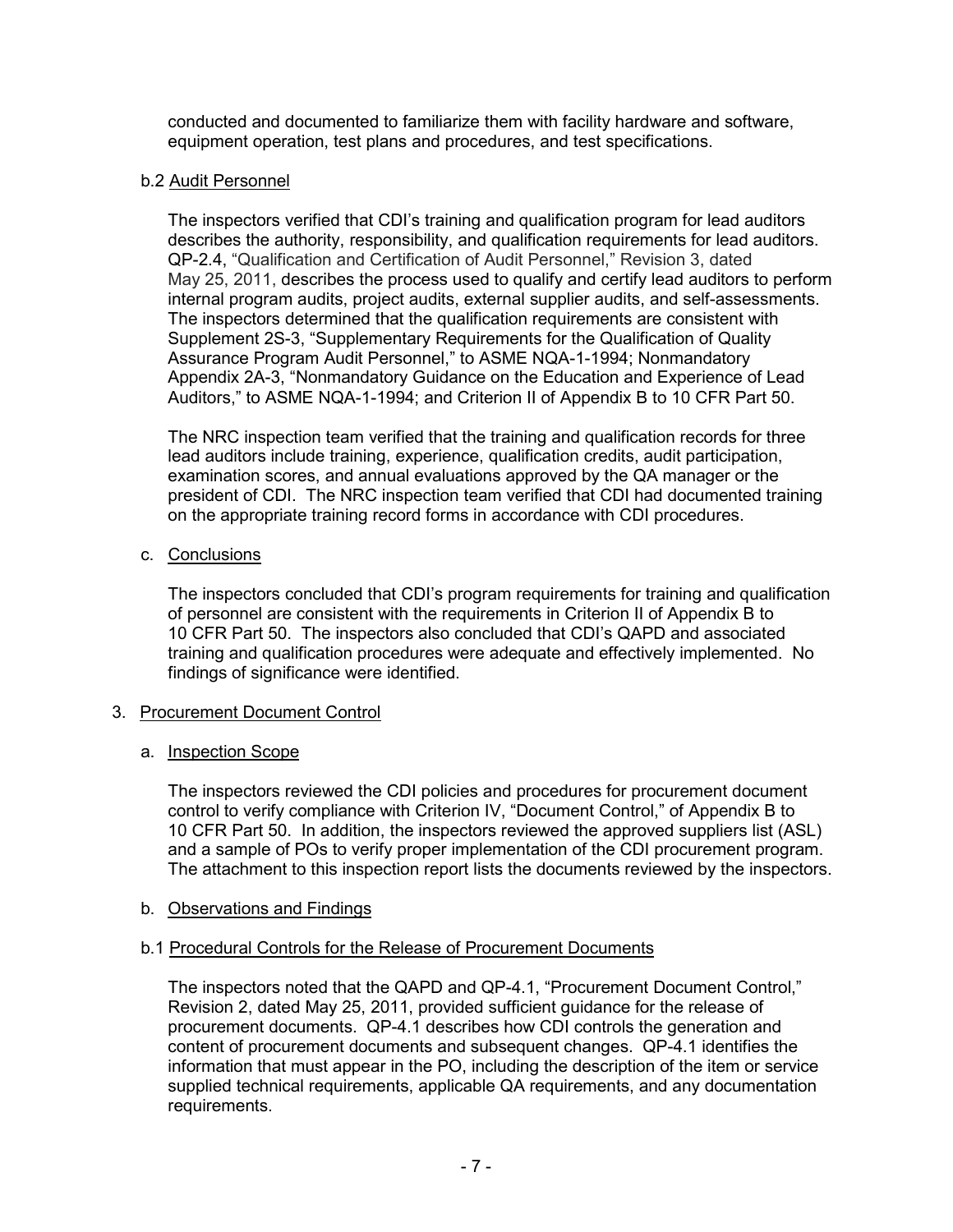### b.2 Implementation of CDI Purchase Orders

For a sample of seven POs, the inspectors verified that the POs specify quality requirements, including technical, administrative, regulatory, and reporting requirements, and that they specify, where appropriate, that the supplier uses a documented QA program that is implemented and meets the applicable regulatory requirements. For the two safety-related POs issued to Westinghouse Electric Company and Structural Integrity Associates, the inspectors found that CDI appropriately implemented its program in accordance with its QA program and applicable regulations.

However, CDI issued five POs to Exelon PowerLabs and one to the Utah State University for commercial calibration services for measuring and test equipment (M&TE) that will be used in safety-related applications. The inspectors identified that CDI neither included the requirements to conform with 10 CFR Part 21 and Appendix B to 10 CFR Part 50 in the POs, nor did CDI dedicate the calibration services.

The inspectors also noted that CDI did not describe a commercial-grade dedication process in its QAPD. Furthermore, CDI did not develop instructions or procedures that provided guidance for controlling commercial grade item dedication activities such as (a) performing a technical evaluation and identifying critical characteristics, (b) determining the appropriate verification methods for each critical characteristic, (c) identifying the acceptance criteria for the verification method, and (d) documenting the dedication process in a dedication plan.

While the measuring and testing equipment calibrated by the Utah State University will be used for safety related testing, CDI had not used it at the time of the inspection. CDI took immediate corrective action and issued NCR 251 that committed to developing a commercial grade dedication procedure and performing a commercial grade dedication prior to using the instruments calibrated by the Utah State University.

CDI did use the M&TE calibrated by Exelon PowerLabs in safety related testing and did not perform a review to determine if the use of commercially calibrated measuring and testing equipment was suitable for safety related testing. The inspectors identified the failure to perform a review of the suitability of the application of the commercially calibrated measuring and testing equipment in safety related testing and without performing a commercial-grade dedication of the commercial calibration services as Nonconformance 99901265/2011-201-01.

### c. Conclusions

The inspectors identified Nonconformance 99901265/2011-201-01 for CDI's failure to review the suitability of the application of commercially calibrated M&TE in safety-related testing and for its failure to dedicate the commercial calibration services. The inspectors concluded that the implementation of the CDI procurement document control program was inconsistent with the regulatory requirements in Criterion IV of Appendix B to 10 CFR Part 50.

### 4. Control of Purchased Material, Equipment, and Services

### a. Inspection Scope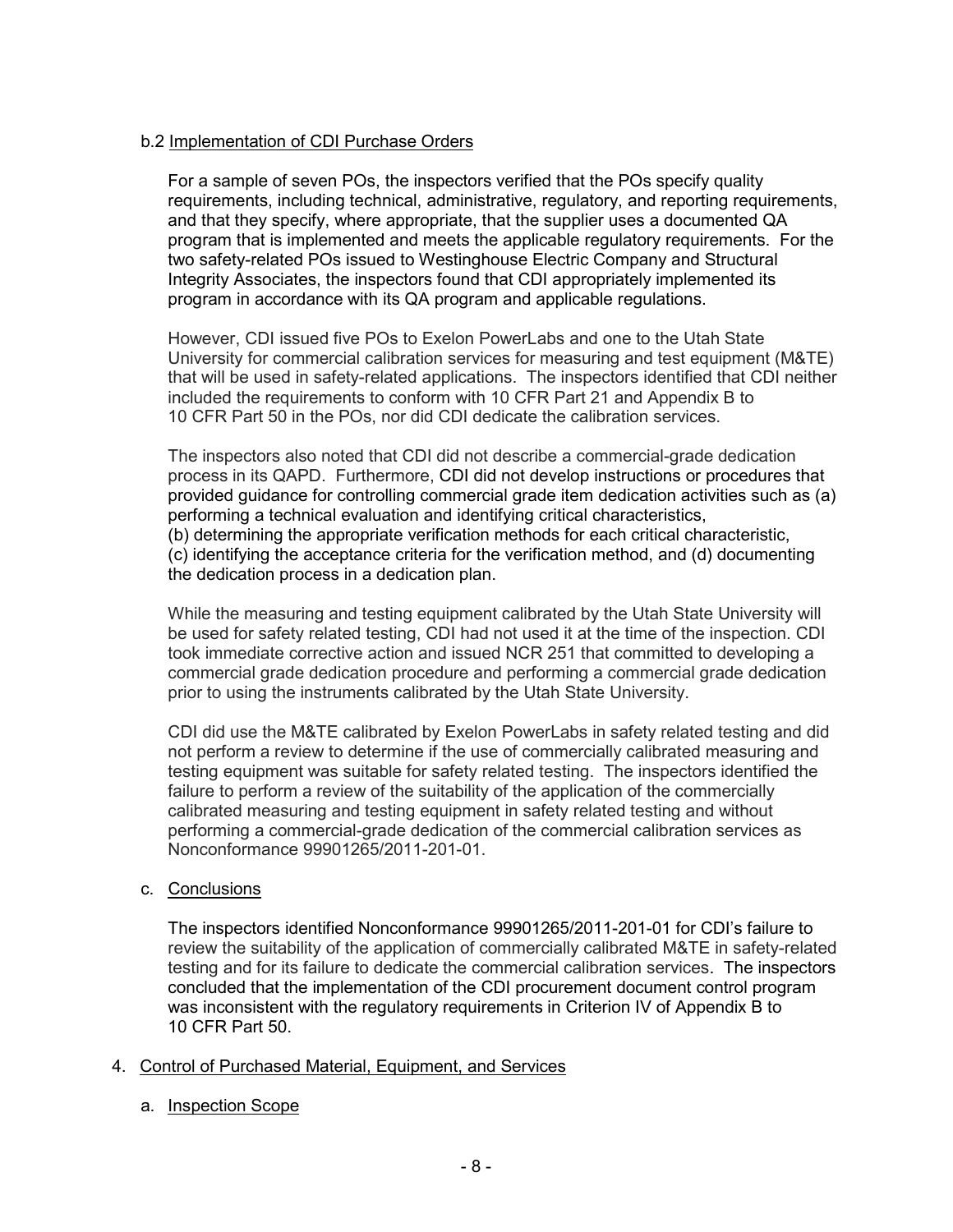The inspectors reviewed the policies and procedures that govern the implementation of the CDI processes to verify compliance with Criterion VII, "Control of Purchased Material, Equipment, and Services," and Criterion XVIII, "Audits," of Appendix B to 10 CFR Part 50. The inspectors reviewed a sample of POs, the associated internal and external audit reports, and the supplier evaluations to evaluate compliance with program requirements and adequate implementation of those requirements. In addition, the inspectors reviewed the qualifications of auditors and corrective actions that address deficiencies identified by the audit findings for adequacy and timeliness. The attachment to this inspection report lists the documents reviewed by the inspectors.

### b. Observations and Findings

## b.1 Maintenance of the Approved Suppliers List

QP-4.2, "Evaluation of Suppliers," Revision 4, dated May 25, 2011," establishes the method for evaluating, auditing, qualifying, and approving suppliers that furnish quality-related items and services to CDI. QP-4.2 also establishes the method for the control and distribution of the ASL. The ASL identifies each approved supplier and its address, the scope of supply and any limits or restrictions, the initial supplier qualification date, the date of the most recent audit, and the date of the two interim annual evaluations.

QP-4.2 requires maintenance of the following documentation for each approved supplier:

- an ASL
- suppliers' evaluation forms
- supplier audit reports
- annual supplier evaluations

The inspectors verified that the ASL documents (1) the vendor name and address, (2) the scope of the vendor's qualification, (3) the required limitations and restrictions, if necessary, (4) the date of the last survey or audit, as applicable, and (5) the vendor's quality program and any CDI-established controls, if applicable. In addition, the inspectors verified the listings from the ASL and cross-referenced the information with applicable audit reports.

However, the inspectors identified one example of a supplier that was inappropriately placed on the ASL based on an inappropriate use of third-party accreditations. Criterion VII of Appendix B to 10 CFR Part 50 states, in part, that "measures shall be established to assure that purchased material, equipment, and services, whether purchased directly or through contractors and subcontractors, conform to the procurement documents. These measures shall include provisions, as appropriate, for source evaluation and selection, objective evidence of quality furnished by the contractor or subcontractor, inspection at the contractor or subcontractor source, and examination of products upon delivery."

Contrary to the above, CDI procedures QP-4.2 and QP-7.1, "Control of Purchased Materials, Equipment, and Services," Revision 3, dated May 23, 2011 improperly allow vendors to be placed on its ASL based on third party accreditation instead of source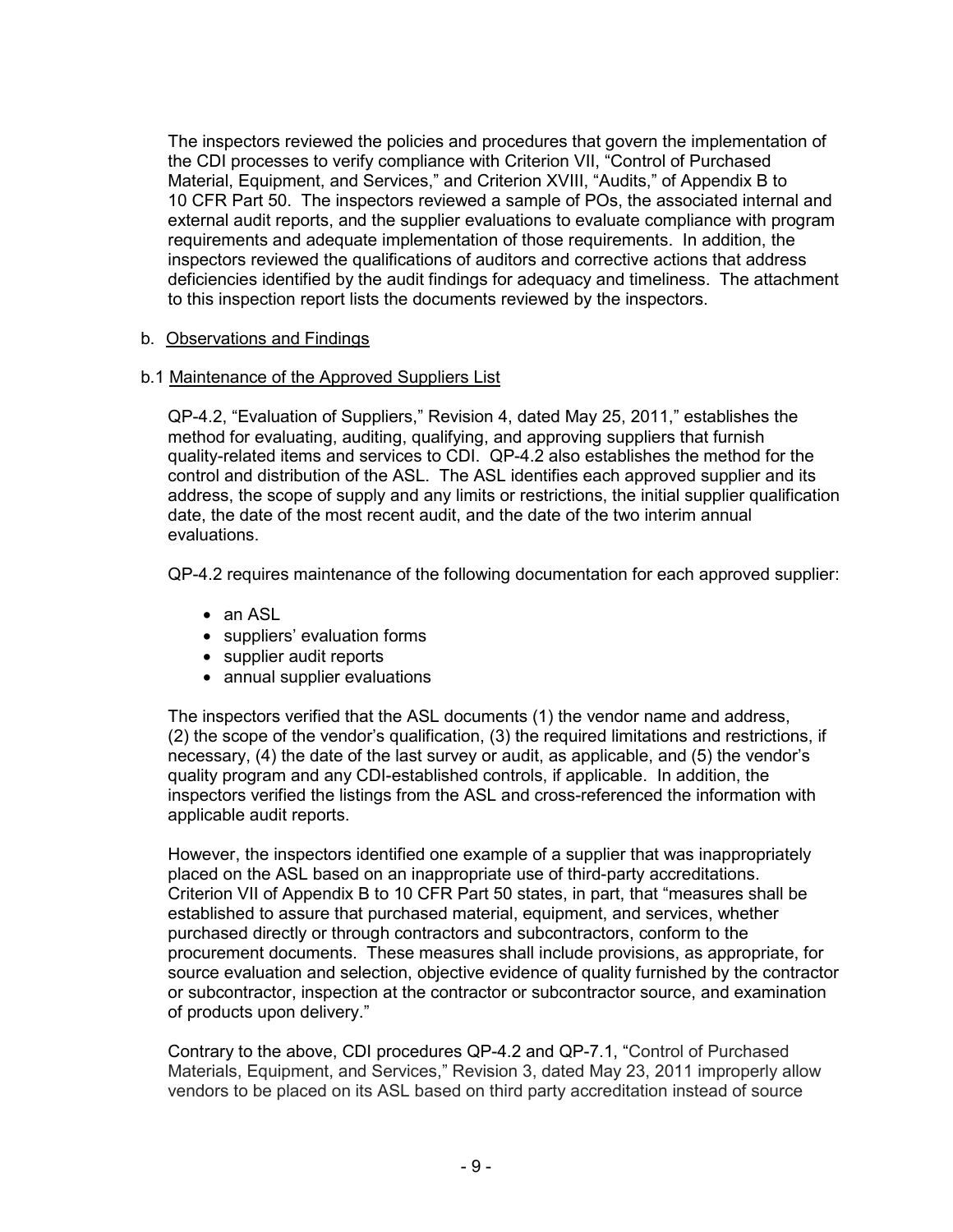evaluation and selection. Specifically, Step 5.3 in QP-4.2 states, "Suppliers who have a third party certification such as ASME certificate of authorization, a NAVLAP certification, an A2LA certification, or an ISO 9000 registration shall be evaluated by review of the scope and current status of accreditation. A CDI qualification audit is not required unless there is some reason to believe that there are limitations or restrictions that need further evaluation by qualification audit." In addition, Bullet 4 of Step 6.2 in QP-7.1 allows CDI to use a supplier's certification from a nationally recognized source, such as ASME, National Institute of Standards and Technology, American National Standards Institute, National Voluntary Laboratory Accreditation Program (NVLAP), or American Association for Laboratory Accreditation (A2LA), in lieu of an onsite evaluation if CDI obtains a copy of the certificate and verifies the supplier's capabilities based on the certificate and if the certificate not expired. CDI used QP-4.2 and QP-7.1 and improperly placed Exelon PowerLabs on its ASL based on third-party accreditation instead of source evaluation and selection

The use of third-party certification in lieu of source evaluation and selection of safety-related suppliers is inappropriate. As described in Information Notice 86-21, "Recognition of American Society of Mechanical Engineers Accreditation Program for N Stamp Holders," dated April 16, 1991, and its supplements, the NRC's recognition of ASME accreditation as evidence that a supplier has an acceptable documented QA program applies only to the programmatic aspects of the ASME accreditation program. Licensees, construction permit holders, and their subcontractors are still responsible for ensuring that the supplier is effectively implementing the approved QA program. The NRC does not recognize International Standardization Organization (ISO) 9000 as an acceptable method for meeting the requirements in Appendix B to 10 CFR Part 50 and does not consider ISO 9000 registration an acceptable basis for qualifying a supplier of basic components. Lastly, NVLAP or A2LA accreditation may only be used as the basis for qualifying a commercial calibration laboratory as part of the commercial-grade dedication process when all of the requirements described in the Arizona Public Service Company safety evaluation report (Agencywide Documents Access and Management System Accession No. ML052710224) are met. NVLAP and A2LA accreditation may not be used as the basis for qualifying safety-related calibration services.

The inspectors verified that Exelon PowerLabs was the only supplier that CDI placed on its current ASL based on third-party certification. The inspectors reviewed the basis for CDI's qualification of Exelon PowerLabs. This qualification included a review of Exelon PowerLabs' A2LA accreditation to verify that its accreditation included the scope of supply that CDI wanted to procure. CDI reviewed Exelon PowerLabs' capabilities described in its A2LA certificate and identified that Exelon PowerLabs' A2LA certification did not cover the complete scope of supply that CDI wanted to procure. CDI performed an audit of Exelon PowerLabs' Appendix B to 10 CFR Part 50 program and qualified Exelon PowerLabs as a safety-related supplier for the scope of supply outside of its A2LA certification.

CDI took immediate corrective action and opened NCR 252 to correct QP-4.2 and QP-7.1. The inspectors identified CDI's issuance of a safety-related PO to Exelon PowerLabs without the performance of a supplier qualification audit as Nonconformance 99901265/2011-201-02.

### b.2 External Audits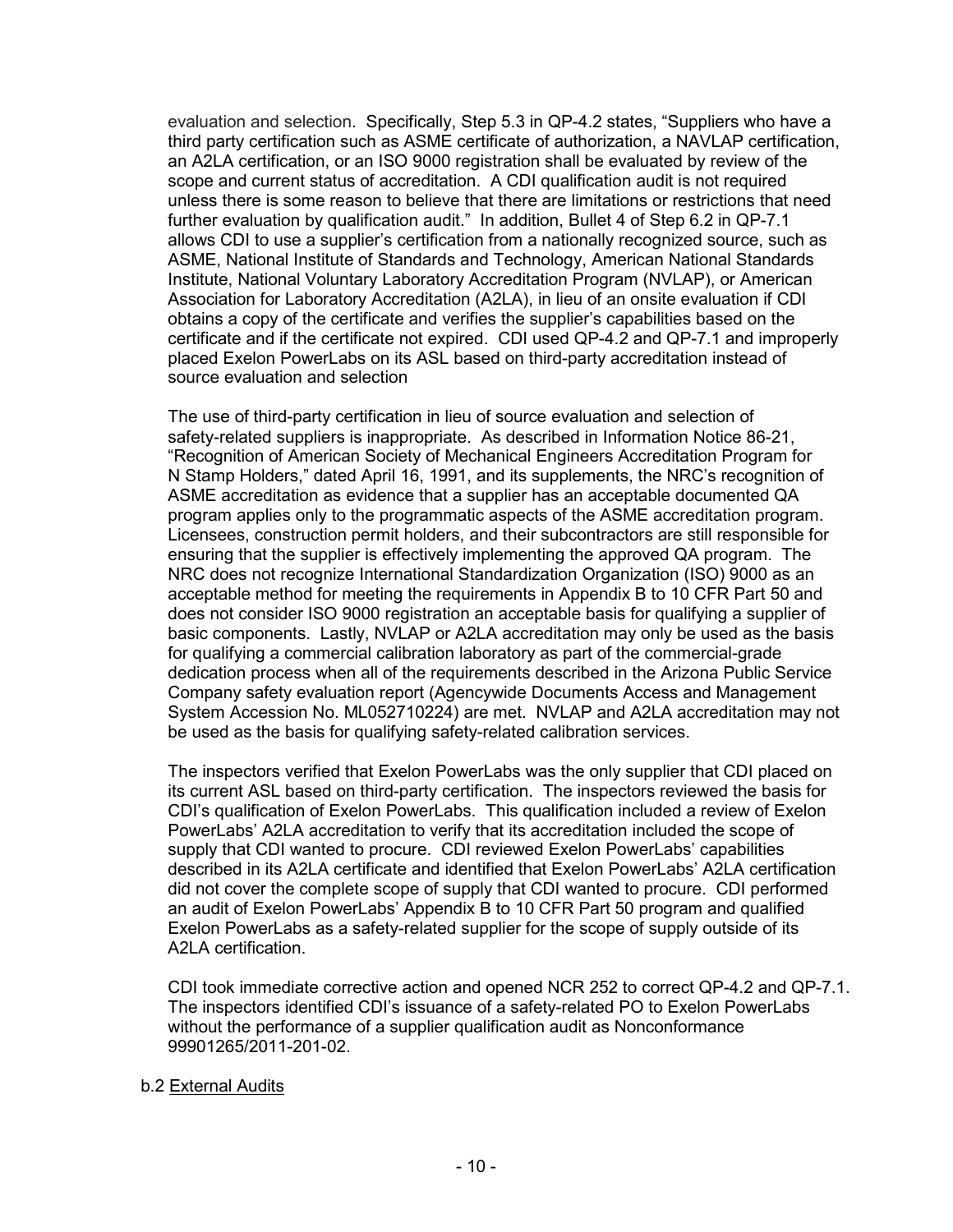The inspectors verified the CDI approval process for an external audit of Westinghouse Electric Company for the procurement of safety-related engineering and testing services, an external audit of Structural Integrity Associates for the procurement of safety-related engineering and testing services, an external audit of Exelon PowerLabs for the procurement of safety-related calibration services, and a surveillance of Utah State University for the procurement of safety-related calibration services.

The inspectors identified two examples of CDI's failure to appropriately qualify vendors, as identified in Nonconformance 99901265/2011-201-01 for failing to perform a review of the suitability of the application of the commercially calibrated M&TE from the Utah State University and Exelon PowerLabs in safety-related testing and Nonconformance 99901265/2011-201-02 for inappropriately qualifying Exelon PowerLabs based on third-party accreditation. However, the inspectors observed that for other safety-related procurements, the audits reviewed were adequately documented and provided evidence of the vendor's compliance with QA requirements. In addition, the inspectors verified that the checklists were prepared and completed for the audit and contained sufficient objective evidence to support the conclusions made by CDI. Furthermore, the inspectors also verified that CDI had approved the vendor's corrective actions for the issuance of any findings and that the approval was properly documented. The inspectors did not identify any additional issues in this area.

c. Conclusions

With the exception of the issuance of Nonconformance 99901265/2011-201-02 for CDI's issuance of a safety-related PO to Exelon PowerLabs without the performance of a supplier qualification audit, the inspectors concluded that CDI's implementation of control of purchased material, equipment, and services is not consistent with the regulatory requirements in Criteria VII of Appendix B to 10 CFR Part 50.

# 5. Test Control and Configuration Management

# a. Inspection Scope

The inspectors reviewed the implementation of the CDI test control and configuration management process. Specifically, the inspectors interviewed personnel and reviewed the policies and procedures that govern the implementation of the CDI process to verify compliance with Criterion III and Criterion XI, "Test Control," of Appendix B to 10 CFR Part 50. The inspectors observed one Generic Safety Issue (GSI)-191, "Assessment of Debris Accumulation on PWR Sump Performance," downstream effects test for AREVA Evolutionary Power Reactor (EPR) fuel and reviewed documentation related to the test. The inspectors also observed the preparation of chemical surrogate material and the measurement of testing chamber dimensions. The inspectors observed these activities to determine whether the tests were conducted in accordance with written procedures and to determine whether the test procedures and test plan were consistent with the requirements in the customer specifications. The inspectors reviewed completed test documentation on six similar EPR GSI-191 downstream effects tests for the same contract to determine whether the tests were performed in accordance with the project specifications and the CDI QAPD. The attachment to this inspection report lists the documents reviewed by the inspectors.

### b. Observations and Findings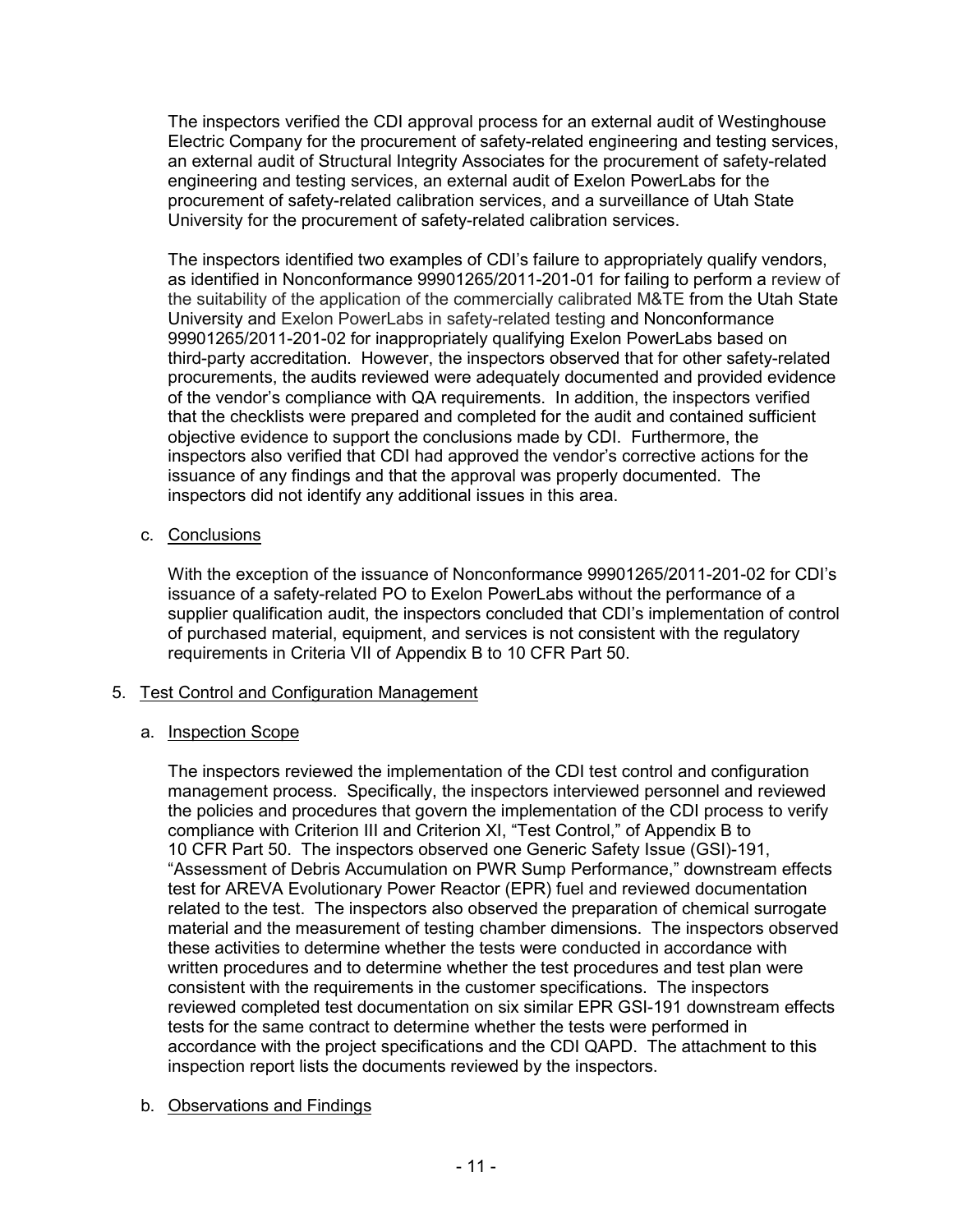### b.1 Test Program

The inspectors verified that the CDI testing program clearly and comprehensively describes the processes necessary to accomplish the stated test program objectives. The test plan, test procedures, and CDI QP-11.1, "Test Control," Revision 3, dated June 17, 2009, provide the controls necessary for the successful performance of the tests and for the functionality of test equipment.

QP-11.1 describes the roles and responsibilities of the CDI test facility staff and support personnel. CDI assigns a PI to each test. The PI is responsible for developing and conducting the test program and for maintaining overall responsibility for the test program and data reduction. The PI is also responsible for ensuring that properly qualified and trained individuals perform the tests. The PI creates a DRF for each test that will include the supporting documentation for each test, such as the test plan, test procedures, data analysis, test personnel qualifications, and M&TE records assigned to the test.

DRF-AR-308, "EPR Fuel Assembly Head Loss Tests," documents the overall test plan for performing downstream effects testing on AREVA EPR fuel and comprises four hot-leg and three cold-leg injection tests. The inspectors observed hot-leg injection Test No. 6-FG-HLI-FPC and verified that the test plan clearly described the purpose and objectives of the test, test prerequisites, instrumentation, test sequence, and data acquisition hardware and software. The test plan clearly described the responsibilities of test personnel and the data to be collected. The inspectors observed the performance of portions of the test facility prerequisites, including the preparation of the chemicals, particulates, and fiber, and determined that they were adequately performed. Test personnel followed written procedures and signed each step before proceeding to the next.

The inspectors verified that completed test records and documentation for the previous six tests that CDI performed under DRF-AR-308 were in compliance with the CDI QAPD and project specifications. Specifically, the data collection and equipment used met the requirements established by the testing plan, the tests data were properly documented with completed data sheets, and all procedure steps were appropriately signed off.

Technical and quality information that crossed organizational interfaces was appropriately controlled. The CDI business unit received POs and provided complete copies of the POs to the PI. For the observed test, the PO was based on a CDI bid proposal, and the DRF included both the completed bid proposal and PO. Additional written communications between CDI and the customer that imposed changes to the technical requirements were also included in the DRF and were incorporated into the test plan.

However, the inspectors did identify one example where CDI failed to translate the technical requirements of the AREVA PO into the test plan and design drawings. Criterion III of Appendix B to 10 CFR Part 50 states, in part, that "measures shall be established to assure that applicable regulatory requirements and the design basis, as defined in § 50.2 and as specified in the license application, for those structures, systems, and components to which this appendix applies are correctly translated into specifications, drawings, procedures, and instructions" and that "measures shall also be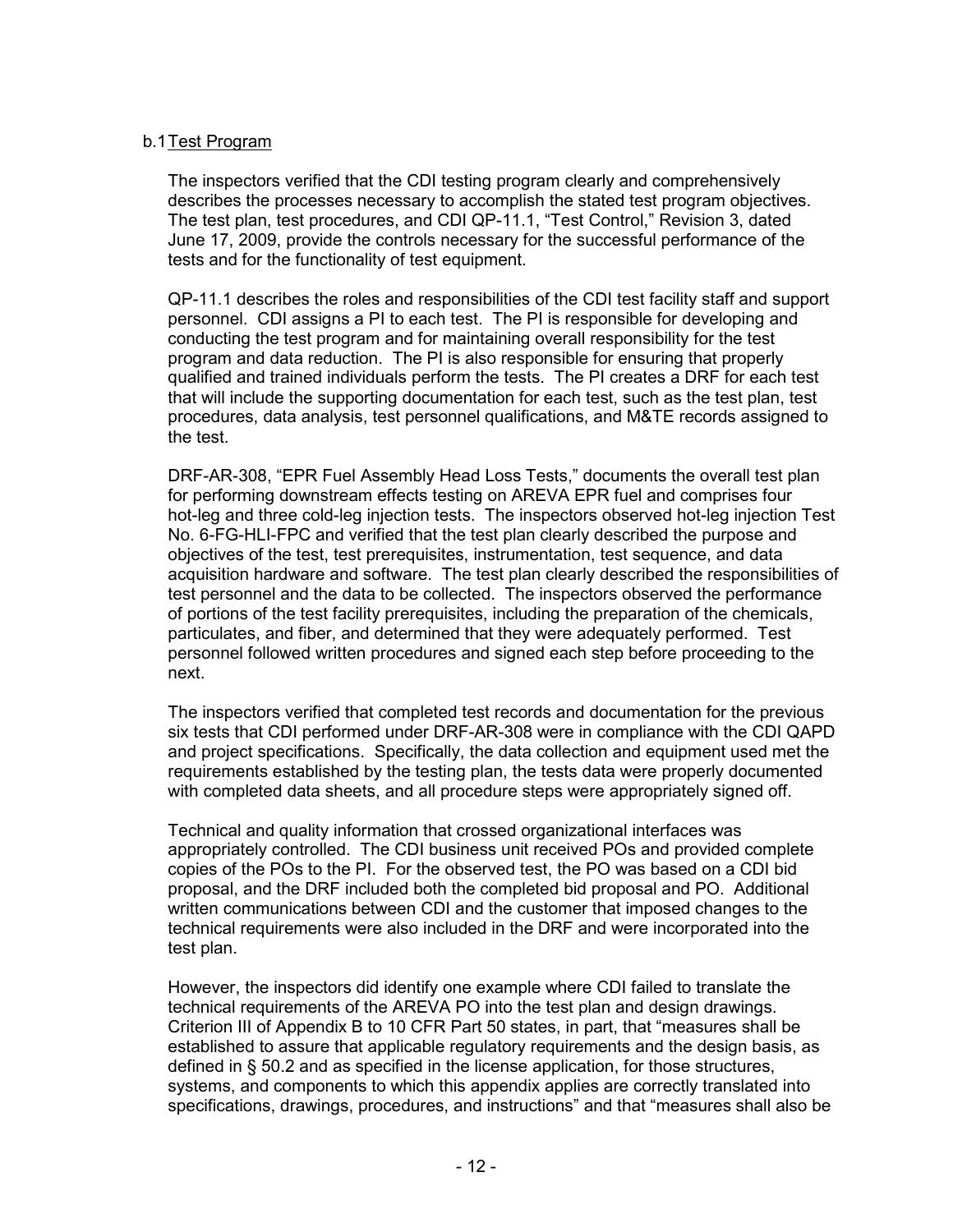established for the selection and review for suitability of application of materials, parts, equipment, and processes that are essential to the safety-related functions of the structures, systems and components."

The AREVA PO specifies the required dimensions for the rectangular test chamber that encased the mockup fuel assembly during the test. These dimensions were specified with a tolerance of  $+/-0.005$  inch. Achieving the specified width and depth of the rectangular test chamber was essential for ensuring that the gaps between each edge of the fuel assembly and the test chamber wall were representative of the half-gap width between EPR fuel assemblies and for ensuring that the test would measure prototypical pressure drops.

The inspectors learned that CDI did not identify the test chamber as a basic component and did not control the test chamber dimensions as attributes essential to demonstrate the safety-related functions of the fuel assemblies. CDI created an uncontrolled design drawing of the chamber that included dimensions but did not include tolerances. In addition, the test plan did not include acceptance criteria for the gaps between each edge of the fuel assembly and the test chamber wall, which are derived from the test chamber tolerances.

Upon completion of hot-leg injection Test No. 6-FG-HLI-FPC, CDI disassembled the test chamber and measured that the gaps between each edge of the fuel assembly and the test chamber wall. However, because of a lack of acceptance criteria in the test plan, CDI did not identify that the gap measurements were in a low out-of-tolerance condition in the left to right direction. The inspectors reviewed all seven tests performed under DRF-AR-308 and the tests performed under the initial DRF that used the chamber (DRF-AR-289, "Fuel Filter/Bottom Nozzle Testing") and identified that the test chamber dimensions for each test was outside of the lower bounds of the tolerance range. Although the actual chamber dimensions were not within the tolerance specifications, the inspectors noted that the smaller gaps would have conservatively affected the measured pressure differential

Because CDI failed to incorporate acceptance criteria related to the test chamber dimensions into the test plan and design drawing, CDI failed to identify and evaluate the out-of-tolerance condition of the test chamber used for DRF-AR-308 and, therefore, failed to receive approval from the customer before certifying the test results. CDI took immediate corrective action and opened NCR 254. The inspectors identified this example of a failure to translate technical requirements into specifications, drawings, procedures, and instructions as Nonconformance 99901265/2011-201-03.

### b.2 Test Plan and Procedures

The test plan and test procedures appropriately contained test objectives, QA requirements, facility description and control, data acquisition and analysis, initial conditions, prerequisites, instructions, acceptance criteria, and post test activities. Revisions to the test plan were appropriately documented and controlled.

The inspectors witnessed one design certification test and reviewed documentation on six completed tests. The inspectors noted that for each of the six tests, CDI appropriately documented the following information: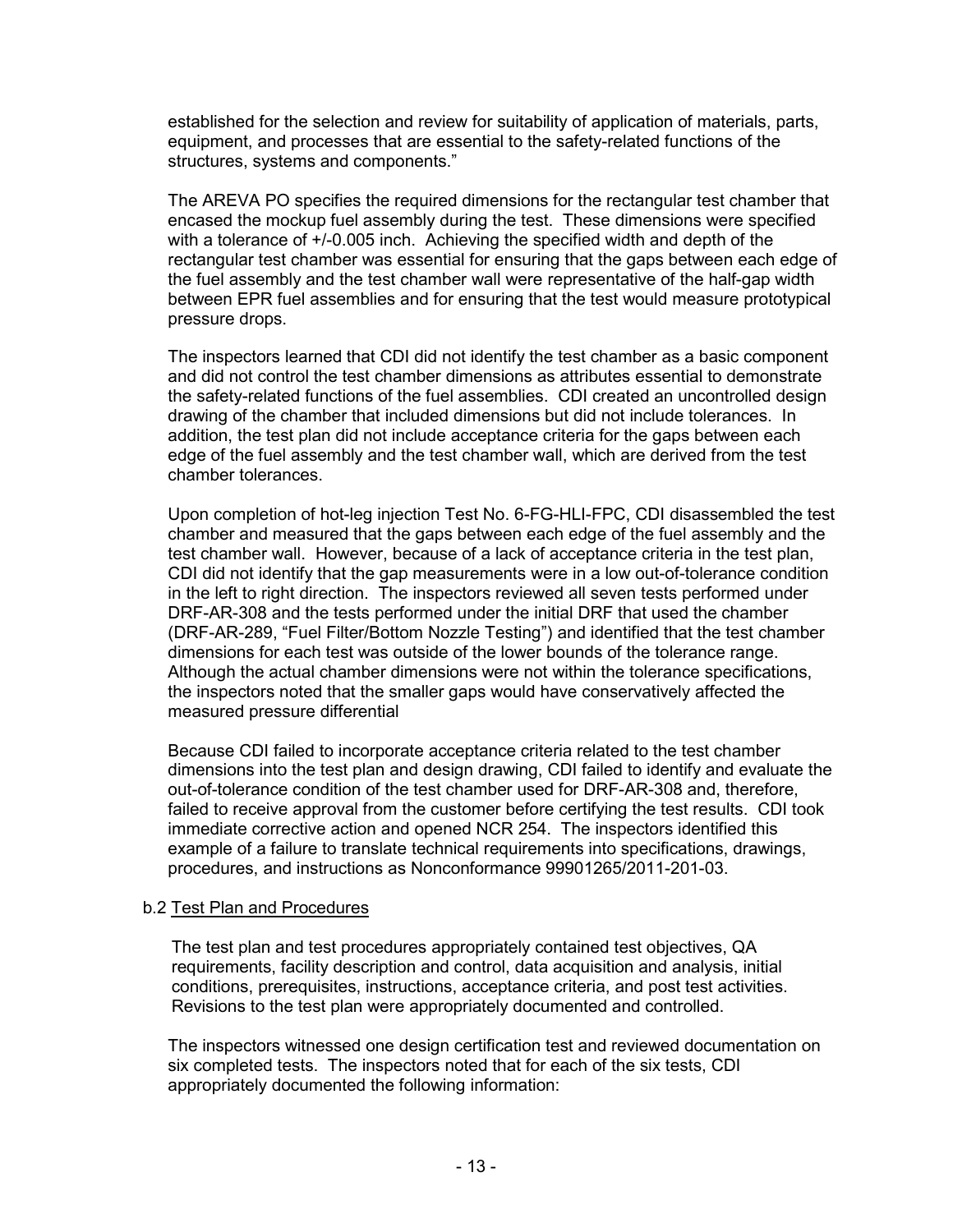- test parameters, initial conditions, and prerequisites
- test acceptance criteria
- test facility environmental conditions
- test anomalies and their disposition

Additionally, the inspectors verified that test instrumentation range, accuracy, and uncertainty were appropriate for the test, test instrumentation calibration was current, test procedure sequence was followed, and deviations from this test procedure sequence were adequately evaluated and documented.

However, the inspectors did identify one example in which CDI failed to provide an appropriate test procedure. Criterion XI of Appendix B of 10 CFR Part 50 states, in part, that "a test program shall be established to assure that all testing required to demonstrate that structures, systems, and components will perform satisfactorily in service is identified and performed in accordance with written test procedures, which incorporate the requirements and acceptance limits contained in applicable design documents."

The test facility used four flow control valves to direct flow through the fuel assembly. Depending on the test, two valves would be fully opened and the other two fully closed to simulate either hot- or cold-leg injection. The inspectors noted that any seat leakage past the closed valves, if present, would bypass the fuel assembly and would be recorded by the downstream flow meter. Because all of the measured flow was assumed to have passed through the fuel assembly the failure to measure the seat leakage past the closed valves represented a potential nonconservative error and could have adversely affected test validity. CDI had not considered testing the seat leakage past the closed valves as part of the test program and had failed to include provisions in the test plan to monitor and account for seat leakage.

However, as a result of the inspectors' questions, CDI took immediate corrective action, opened NCR 253, and tested the leaktightness of the valves. CDI determined that all four remained essentially leaktight and, therefore, did not invalidate previous test results. The inspectors identified this example of a failure to establish adequate written test procedures before the test as Nonconformance 99901265/2011-201-04.

### b.3 Configuration Management

CDI QP-11.1 required that all changes to the test plan or procedure be reviewed and approved in the same manner as the original. CDI revised the test plan for DRF-AR-308 six times. The DRF contained all test plan revisions, and all previous revisions were clearly marked as being superseded. The DRF identified all facility instrumentation and components approved for the test and included the latest calibration certificates for each instrument.

However, the inspectors identified that CDI did not control the test chamber drawing as a quality document. Consequently, CDI modified the chamber by adding provisions to inject and vent nitrogen for the observed test. Although those modifications were reviewed by the PI and included in the test plan, the drawing revisions were not specifically verified and approved because CDI did not consider them to be quality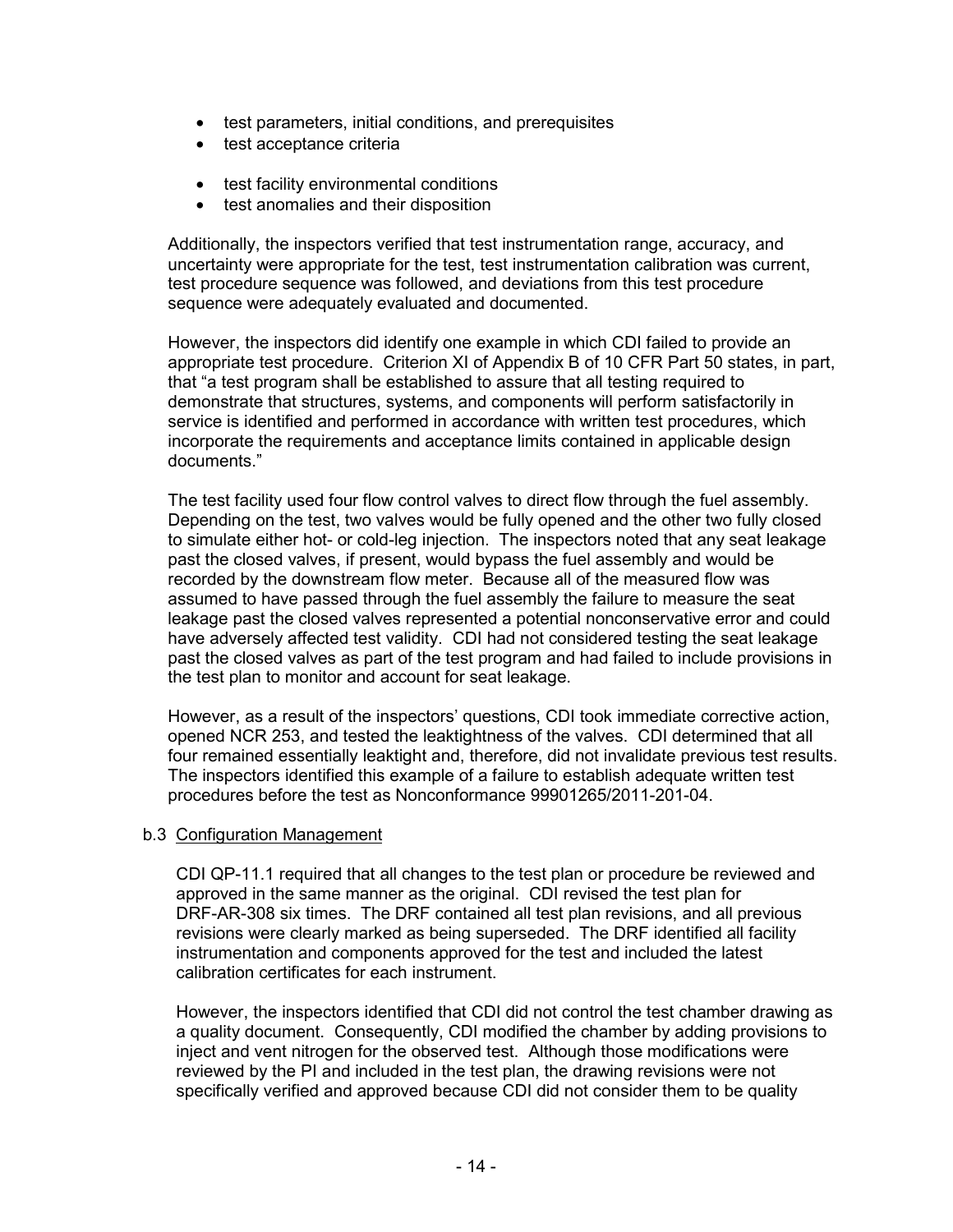related. This issue is part of Nonconformance 99901265/2011-201-03, and the NRC is not dispositioning it as a separate nonconformance.

CDI QP-15.2 and QP-16.1 contain controls and instructions for documenting test failures or deviations that occurred during the conduct of design certification tests. No rework, modification, or repair activities were performed during this inspection.

#### b.4 Test Results and Data Reduction

In accordance with the project specifications, CDI recorded test data both manually using a paper data sheet and automatically using data acquisition software. CDI documented the verification and validation for the software used for DRF-AR-308 using Procedure No. TP-029 on December 2, 2008. The inspectors reviewed the completed procedure and determined that CDI effectively validated the software.

The software recorded pressure, flow, and temperature approximately every 2 seconds. The CDI data acquisition software converted the measured voltage from each monitored test instrument into engineering units for each data point. CDI calculated each instrument response using equations from the latest calibration certificate and documented the calculations appropriately. The inspectors' independent response curve calculations for each instrument correlated well to the CDI calculations. The inspectors reviewed the data output and the configuration of the installed instruments to confirm that the correct instruments were connected to the correct data point and that CDI correctly input the response curve coefficients into the software.

### c. Conclusions

With the exception of Nonconformance 99901265/2011-201-04 for failure to account for and establish written test procedures to test for valve leakage and Nonconformance 99901265/2011-201-03 for failure to translate the test chamber tolerance requirements into the test plan and design drawings, the inspectors concluded that the implementation of the CDI program for test control was consistent with the regulatory requirements in Criterion III and Criterion XI of Appendix B to 10 CFR Part 50. Based on the sample of records reviewed, the inspectors concluded that qualified personnel were using qualified equipment and processes to adequately implement the CDI QAPD and the associated special test control procedures.

### 6. Control of Measuring and Test Equipment

### a. Inspection Scope

The inspectors reviewed the implementation of the CDI process for control of M&TE. Specifically, the inspectors reviewed the policies and procedures governing the implementation of the CDI process to verify compliance with Criterion XII, "Control of Measuring and Test Equipment," of Appendix B to 10 CFR Part 50. The inspectors walked down the test laboratory and M&TE storage locations to verify that M&TE was properly labeled with the M&TE number and calibration period. The inspectors interviewed personnel responsible for the storage, control, and calibration of M&TE and reviewed the calibration history and certificates for a sample of M&TE. The inspectors reviewed records related to 10 instruments that were used for the observed test, such as pressure transmitters, thermocouples, a flow meter, pH probe, scale, and digital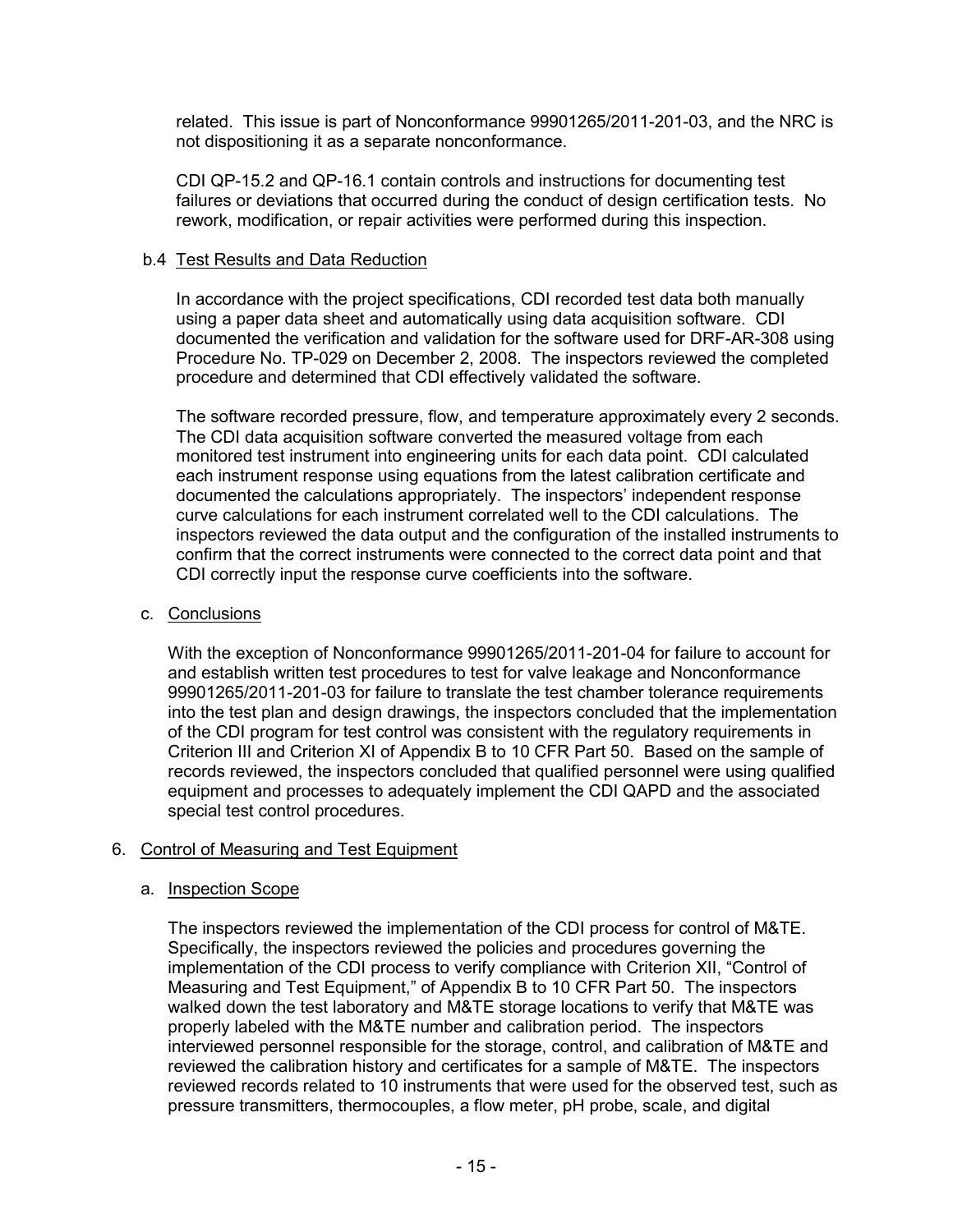displays, to determine whether the instruments were properly calibrated. The inspectors selected five instruments for a more detailed review to determine the historical performance of each instrument and to determine whether CDI was appropriately evaluating the effects on previous tests that used instruments found out of calibration. The attachment to this inspection report lists the documents reviewed by the inspectors.

### b. Observations and Findings

All M&TE used during the test was adequately labeled with clear identification numbers, calibration dates, and calibration due dates. All M&TE was within the calibration interval, and CDI had current calibration certificates for each instrument used with DRF-AR-308. Additionally, CDI maintained an individual file for all M&TE that contained usage and calibration history. The inspectors noted several previous instances in which M&TE was found out of calibration and verified that CDI performed an adequate review of the usage history in each instance to ensure that the results of previous tests that used those instruments remained valid.

All calibration certificates document the National Institute of Standards and Technology calibration standards used to support the calibration as required by CDI QP-12.1, "Control of Calibrated Measuring and Test Equipment," Revision 4, dated June 1, 2011. QP-12.1 also contains adequate requirements for the control, calibration, storage, and handling of M&TE. For the observed test, the inspectors verified that the M&TE ranges, accuracies, and uncertainties were in compliance with the project specifications.

## c. Conclusions

The inspectors concluded that the implementation of the CDI program for control of M&TE was consistent with the regulatory requirements in Criterion XII of Appendix B to 10 CFR Part 50. Based on the sample of records reviewed, the inspectors concluded that M&TE was properly controlled, calibrated, and adjusted at specified periods to maintain accuracy within necessary limits as required by the CDI QAPD and the associated special test control procedures. No findings of significance were identified.

### 7. Nonconforming Materials, Parts, or Components

### a. Inspection Scope

The inspectors reviewed the CDI policies and procedures for control of nonconforming materials, parts, or components to verify compliance with Criterion XV, "Nonconforming Materials, Parts, or Components," of Appendix B to 10 CFR Part 50. The inspectors reviewed a sample of vendor NCRs to verify that CDI's implementation and control over nonconforming quality materials, parts, or components was adequate. The attachment to this inspection report lists the documents reviewed by the inspectors.

### b. Observations and Findings

Section 15 of the CDI QAPD establishes measures to control nonconforming items or activities. In addition, QP-15.1, "Control of Nonconforming Items and Materials," Revision 4, dated November 1, 2010, describes the detailed actions necessary to implement the program, such as defining the roles and responsibilities of CDI personnel and establishing the requirements for the identification, documentation, control,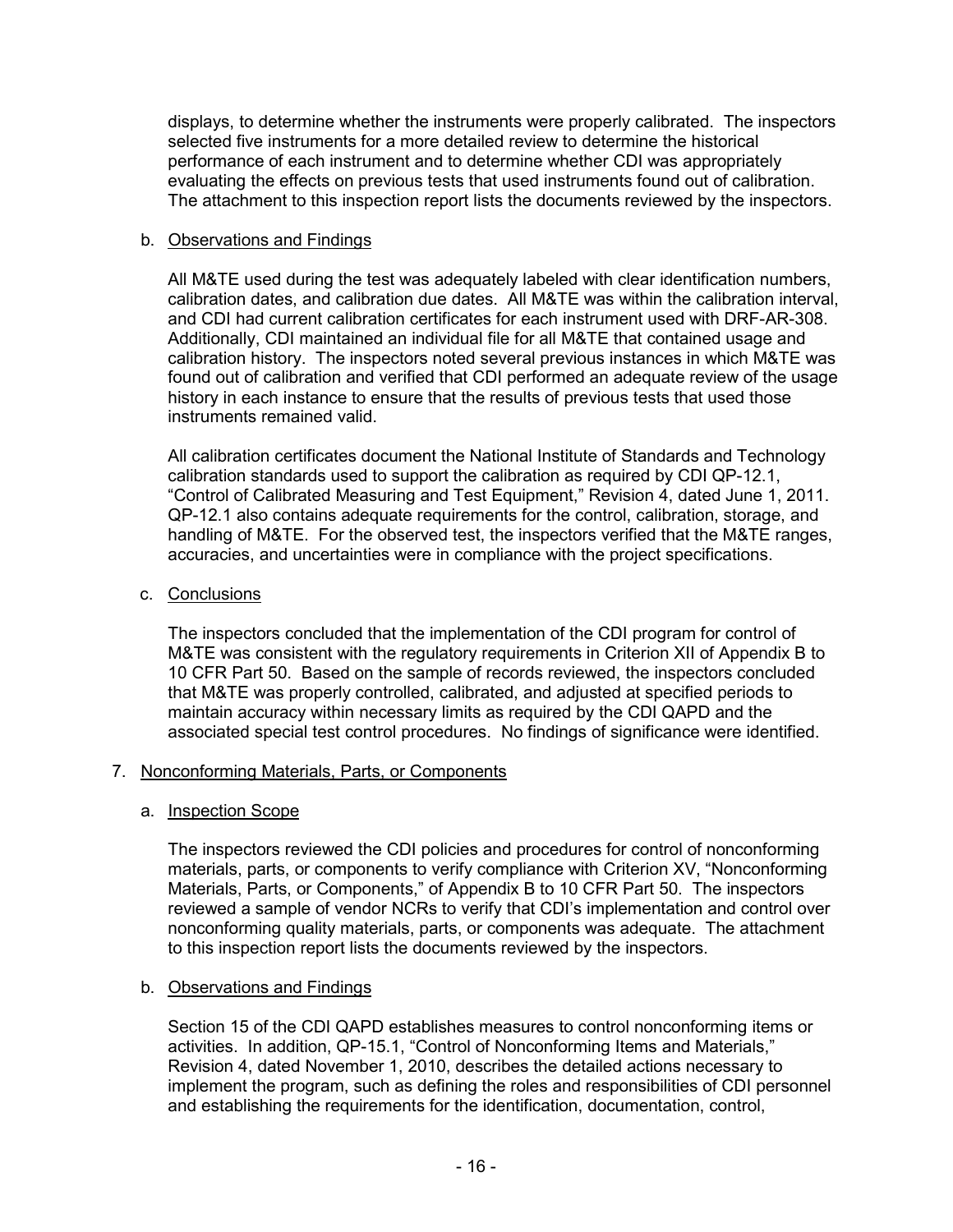disposition, review, and approval of nonconforming materials and services. QP-15.1 also establishes documentation requirements, such as NCRs. Furthermore, QP-15.1 includes steps that direct CDI employees to follow QP-15.2 when an evaluation is necessary to identify a potential substantial safety hazard.

The inspectors verified that the nonconformance reporting methods adequately identified the equipment, description of the physical item(s), description of the nonconformance (where applicable), and cause of the deficiency. In addition, the inspectors identified the QA management reviewer, the justification for the disposition, the final quality review, the closure date and signature, and the corrective actions completed and verified by the QA and quality control staff. The inspectors reviewed every NCR written since 2006 and verified that the aforementioned controls were appropriately implemented.

The inspectors walked down the CDI shop floor and verified that nonconforming materials were properly identified, marked, and segregated when practical to ensure that they were not reintroduced into the production processes. The inspectors verified that CDI had adequate controls for the segregation of in-process, nonconforming materials.

### c. Conclusions

The inspectors concluded that the implementation of the CDI program for control of nonconforming material, parts, and components is consistent with the regulatory requirements in Criterion XV of Appendix B to 10 CFR Part 50. Based on the limited sample of documents reviewed and on the observation of ongoing testing activities at the CDI facility, the inspectors also determined that CDI is effectively implementing its QAPD and the associated nonconformance procedures. No findings of significance were identified.

### 8. Corrective Actions

### a. Inspection Scope

The inspectors reviewed the implementation of the CDI process for corrective actions. Specifically, the inspectors reviewed the policies and procedures governing the implementation of the CDI process to verify compliance with Criterion XVI, "Corrective Action," of Appendix B to 10 CFR Part 50. In addition, the inspectors reviewed a sample of NCRs and CARs associated with materials that depart from technical requirements and discussed the program with CDI personnel responsible for the implementation of the corrective action program. The attachment to this inspection report lists the documents reviewed by the inspectors.

### b. Observations and Findings

Section 16 of the CDI QAPD defines the processes for the identification and documentation of corrective and preventive actions. It describes the detailed actions necessary to implement the corrective action program, such as defining the roles and responsibilities of CDI personnel, establishing documentation requirements (e.g., CAR forms), identifying a periodic review process for NCRs for the initiation of a CAR form, and establishing actions to correct the condition and preventive its reoccurrence.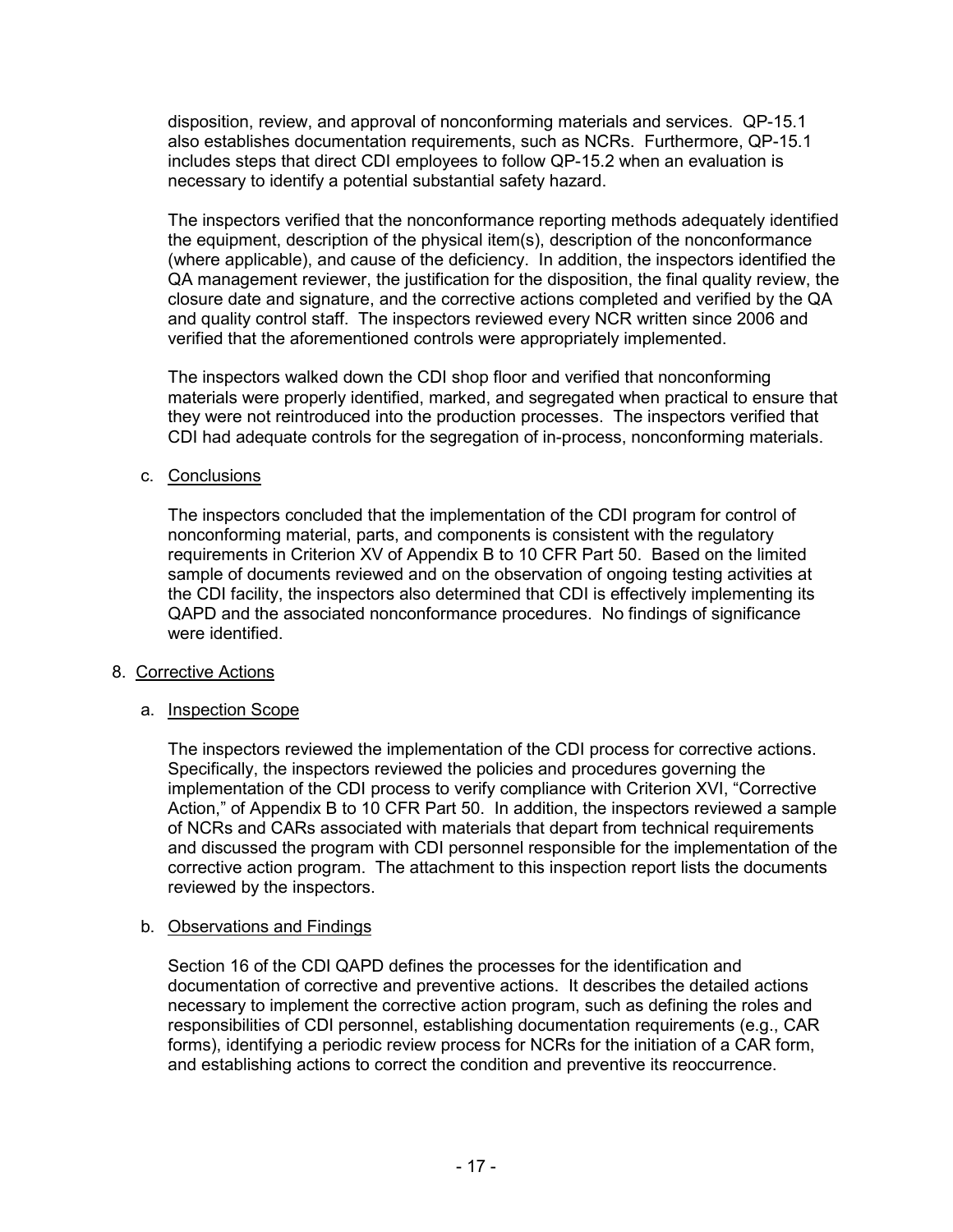QP-16.1 assigns responsibilities for identifying and reviewing NCRs and CARs, documentation, and the disposition of deviations or failures to comply. The procedure describes the process for identifying, evaluating, reporting, and correcting nonconformances. In addition, the inspectors discussed the nonconformance and corrective action process with the vendor, including the establishment and roles of the QA manager in the periodic review process.

The NRC inspection team noted that each NCR contained a detailed description of the nonconformance and a justification for dispositioning the condition that led to the nonconformance, which usually included undertaking corrective action to prevent its recurrence, when applicable. The inspectors noted that CDI's corrective action procedures lead them to evaluate conditions for 10 CFR Part 21 reportability, when required.

The inspectors discussed the corrective action section of the QAPD with the vendor, as defined in Section 16 of the QAPD. The inspectors noted that although the CARs written since 2006 were all developed to correct actions from external and internal audits only, CDI's corrective action program, together with its nonconformance program, effectively captured deficiencies.

c. Conclusions

The inspectors concluded that, based on the limited sample of CARs reviewed, the implementation of the CDI program for corrective actions was consistent with the regulatory requirements in Criterion XVI of Appendix B to 10 CFR Part 50.

### 9. Quality Assurance Records

# a. Inspection Scope

The inspectors reviewed the CDI policies and procedures that govern the control of QA records and interviewed CDI personnel to verify compliance with the requirements in Criterion XVII, "Quality Assurance Records," of Appendix B to 10 CFR Part 50. In addition, the inspectors reviewed a sample of POs, DRFs, training and qualification records, test records, and calibration reports to verify the implementation of the CDI QA records program. The attachment to this inspection report lists the documents reviewed by the inspectors.

# b. Observations and Findings

QP-17.1, "Quality Records," Revision 1, dated March 28, 2008, establishes the methods for the identification, review, storage, retention, and turnover of QA records generated by CDI. QP-6.1, "Document Control," Revision 1, dated March 28, 2008, describes how CDI controls the release and subsequent revision to documents that specify quality requirements, prescribe activities affecting quality, or record results of quality activities.

The inspectors verified that CDI had implemented a document records system that provided measures for the identification, classification, validation, and distribution controls of records. Procedures are in place to verify the process for receipt control, processing, corrections, and safekeeping for all documented records.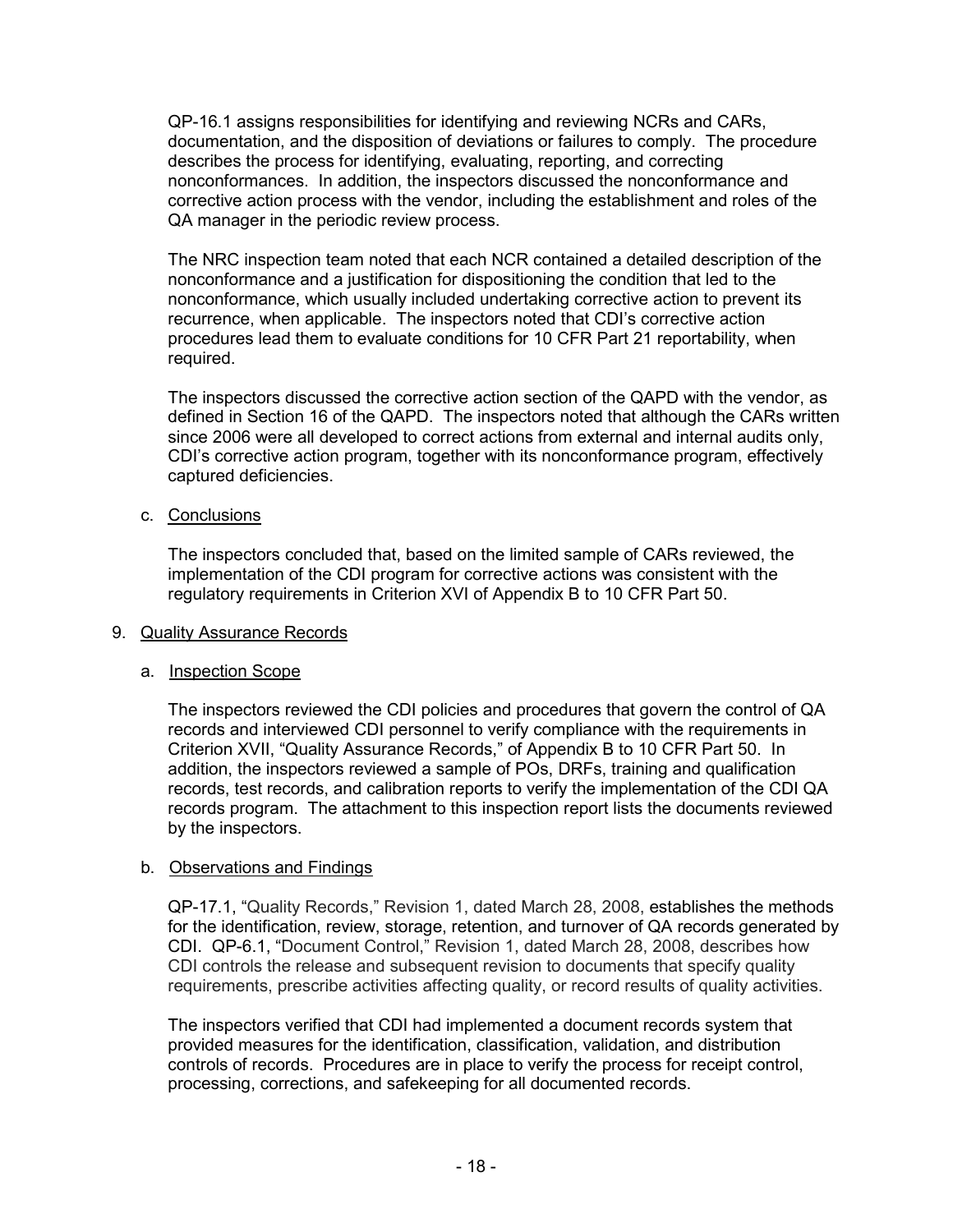The inspectors verified that the QA program provided for the administration, identification, receipt, storage, preservation, safekeeping, and disposition of all records and that CDI had developed procedures and policies to adequately implement the requirements for record retention. The CDI staff indicated that while QP-17.1 describes a retention scheme, CDI has not destroyed any quality record that exceeded its specified retention period. The records and retention times complied with Regulatory Position C.2 and Table 1 in Regulatory Guide 1.28, "Quality Assurance Program Criteria (Design and Construction)," Revision 3, issued August 1985, for design, construction, and initial startup.

For a sample of training records, DRFs, calibration records, POs, and audits, the inspectors verified that the records were legible, adequate, retrievable, adequately protected, and traceable.

### c. Conclusions

The inspectors concluded that the requirements of the CDI QA records program were consistent with the regulatory requirements in Criterion XVII of Appendix B to 10 CFR Part 50. Based on the QA records reviewed, the NRC inspection team also determined that CDI adequately implemented the QAPD and implementing procedures. No findings of significance were identified.

#### 10. Internal Audits

#### a. Inspection Scope

The inspectors reviewed the implementation of the CDI process for conducting internal audits. Specifically, the inspectors reviewed the policies and procedures that govern the implementation of the CDI process to verify compliance with Criterion XVIII of Appendix B to 10 CFR Part 50. In addition, the inspectors reviewed the internal audits conducted over the past 5 years and discussed the program with CDI personnel responsible for the implementation of the audit program. The attachment to this inspection report lists the documents reviewed by the inspectors.

### b. Observations and Findings

Section 18 of the QAPD defines the CDI processes for conducting audits. It describes the detailed actions required to implement the audit program, such as defining the roles and responsibilities of CDI personnel and establishing actions to correct the audit findings.

QP-18.1, "Audits," Revision 1, dated June 14, 2007, assigns responsibilities for conducting and reviewing audits and describes how CDI can take credit for the conduct of external audits at its facility. CDI's auditors review and verify the external audit plan and checklist used meets CDI's requirements; and that the auditors are qualified in accordance with CDI's requirements. The inspectors noted that CDI did not have all the training records of the external auditors on site; however, CDI assured the inspectors that the auditors were qualified and quickly obtained copies of the auditors' qualification records for verification.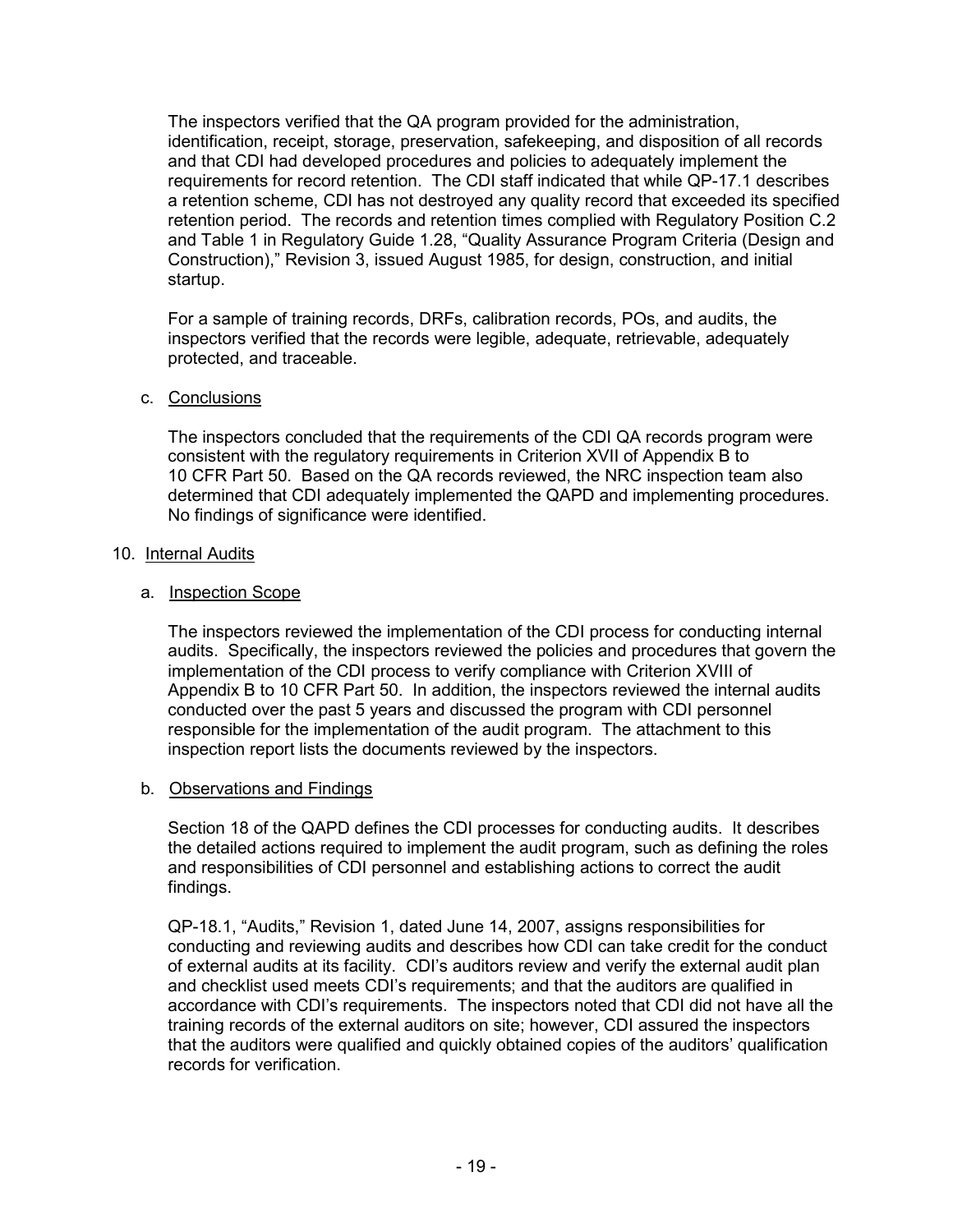The inspectors noted that CDI's QA program is broken down into two sections to conduct audits: (1) administrative and (2) technical. While conducting internal audits, the auditors use Internal Audit Checklist, Revision 3, Part 1, "Administrative," and Part 2, "Technical." The only two employees currently qualified as lead auditors at CDI are the QA manager and one senior associate, who is also the PI for all safety-related testing. Because of their responsibilities in other areas, the QA manager conducts the technical part, and the senior associate conducts the administrative part. The inspectors identified that during the June 1, 2009, internal audit, the senior associate conducted both sections of the audit. The senior associate was designated as the PI for all safety-related work in 2008 and 2009; this period covered the June 1, 2009, audit.

The QAPD defines the PI's responsibilities, which include designating and supervising investigators on quality-related projects, determining which contracts require the preparation of a DRF, ensuring that all analyses and engineering calculations are reviewed and checked, and approving DRFs.

Criterion XVIII of Appendix B to 10 CFR Part 50 states, in part, that "the audits shall be performed in accordance with the written procedures or check lists by appropriately trained personnel not having direct responsibilities in the areas being audited."

Section 5.8 of CDI QP-18.1 states, in part, that "the audit shall be conducted by personnel having no direct responsibility in the areas being audited."

Contrary to the above, a CDI employee who has direct responsibility for the technical areas within the QA program conducted the entire CDI QA internal audit on June 1, 2009. Specifically, the employee was the PI for commercial nuclear safety-related testing projects during 2008 and 2009 with responsibility in the areas of design control, test control, and control of M&TE. The inspectors reviewed the internal audits from 2010 and 2011 and verified that no issues of significance were identified in the areas in which the PI had direct responsibility. In addition, CDI took immediate corrective action and opened NCR 255. This issue has been identified as Nonconformance 99901265/2011-201-05.

c. Conclusions

With the exception of Nonconformance 99901265/2011-201-05 issued for CDI's failure to ensure that auditors are not responsible for the areas audited, the inspectors concluded that, based on the limited sample of audits reviewed, the implementation of the CDI internal audit program was consistent with the regulatory requirements in Criterion XVIII of Appendix B to 10 CFR Part 50.

### 11. Entrance and Exit Meetings

On June 13, 2011, the inspectors discussed the scope of the inspection with Ms. Barbara Agans, CDI Quality Assurance Manager, and with the CDI management and staff. On June 17, 2011, the inspectors presented the inspection results and observations during an exit meeting with Ms. Agans and other CDI staff. The attachment to this report lists the entrance and exit meeting attendees and those interviewed by the inspectors.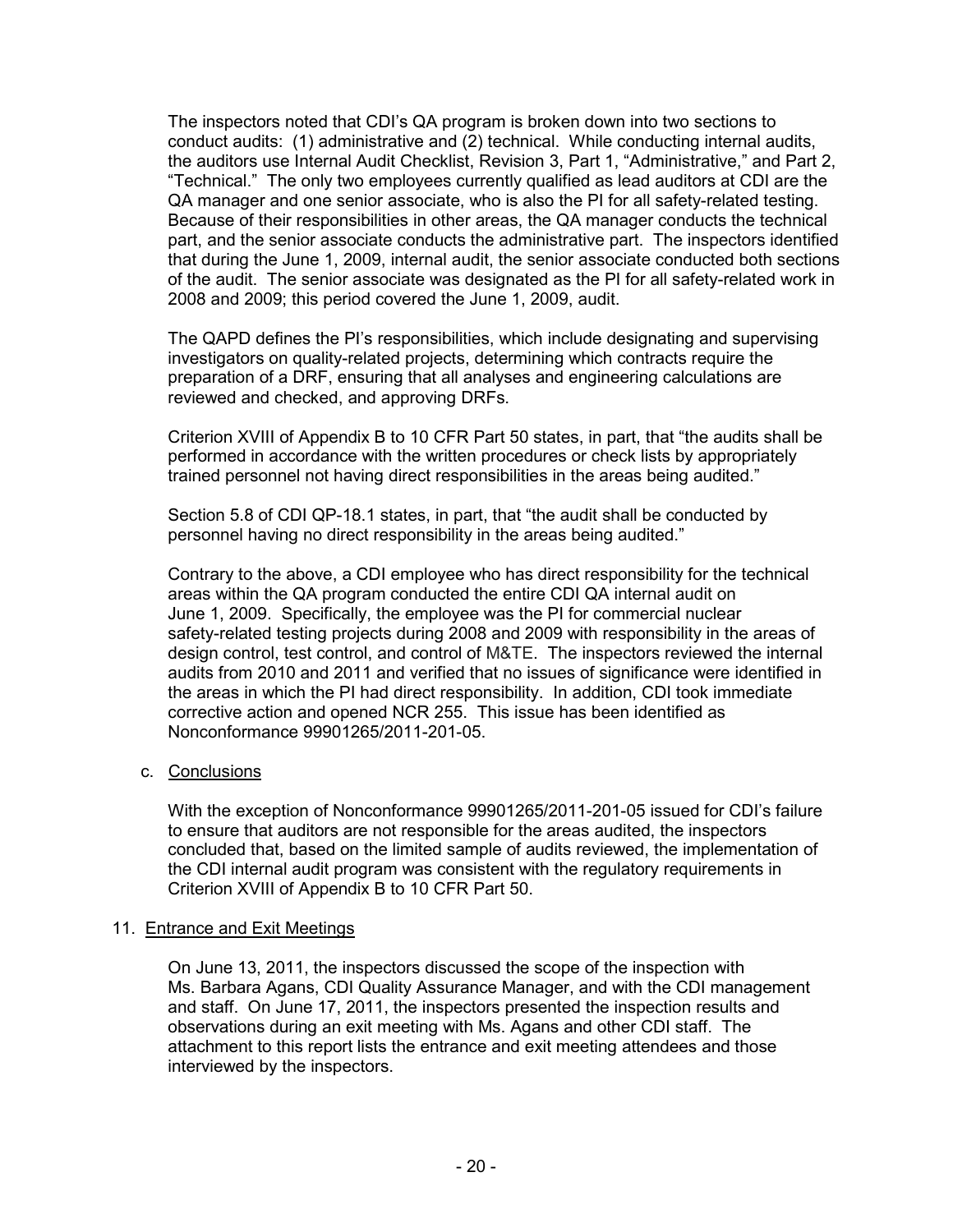## 1. ENTRANCE/EXIT MEETING ATTENDEES

| Name                     | Title                            | Affiliation | Entrance | Exit | Interviewed |
|--------------------------|----------------------------------|-------------|----------|------|-------------|
| Samantha Crane           | <b>Inspection Team Lead</b>      | NRC/NRO     |          |      |             |
| Douglas Bollock          | Inspector                        | NRC/NRO     | Х        | Χ    |             |
| <b>Timothy Steadham</b>  | Inspector                        | NRC/R-II    | Х        | Х    |             |
| Shanlai Lu               | <b>Technical Specialist</b>      | NRC/NRO     | Χ        | Χ    |             |
| Jason Carneal            | <b>Project Manager</b>           | NRC/NRO     | Χ        |      |             |
| Barbara Agans            | <b>Quality Assurance Manager</b> | CDI         | Х        | X    |             |
| Andrew Kaufman           | Senior Associate                 | <b>CDI</b>  | Х        |      |             |
| <b>Thomas Curbishley</b> | Associate                        | <b>CDI</b>  |          | Χ    |             |
| David Perez              | Senior Technician                | CDI         |          |      |             |

## 2. INSPECTION PROCEDURES USED

Inspection Procedure (IP) 43002, "Routine Inspections of Nuclear Vendors," dated April 25, 2011

IP 35034, "Design Certification Testing Inspection," dated January 27, 2010

IP 36100, "Inspection of 10 CFR Parts 21 and 50.55(e) Programs for Reporting Defects and Noncompliance," dated April 25, 2011

### 3. LIST OF ITEMS OPENED, CLOSED, AND DISCUSSED

The following items were found during this inspection:

| <b>Status</b> | Type       | <b>Description</b>     |
|---------------|------------|------------------------|
| Open          | <b>NON</b> | Criteria III and V     |
| Open          | <b>NON</b> | <b>Criterion VII</b>   |
| Open          | <b>NON</b> | Criterion III          |
| Open          | <b>NON</b> | <b>Criterion XI</b>    |
| Open          | <b>NON</b> | <b>Criterion XVIII</b> |
|               |            |                        |

### 4. DOCUMENTS REVIEWED

 AREVA Purchase Order (PO) 1011030203, "Perform EPR Fuel Assembly Downstream Effects Testing," dated May 3, 2011

Audit of Westinghouse Electric Company, March 2009

Audit of Exelon PowerLabs for calibration services, May 2011

Audit of Structural Integrity Associates for engineering and testing services

Calibration Certificate No. 4801911 for Instrument No. 0643, dated July 8, 2010

Calibration Certificate No. 10642363 for Instrument No. 0734, dated April 29, 2011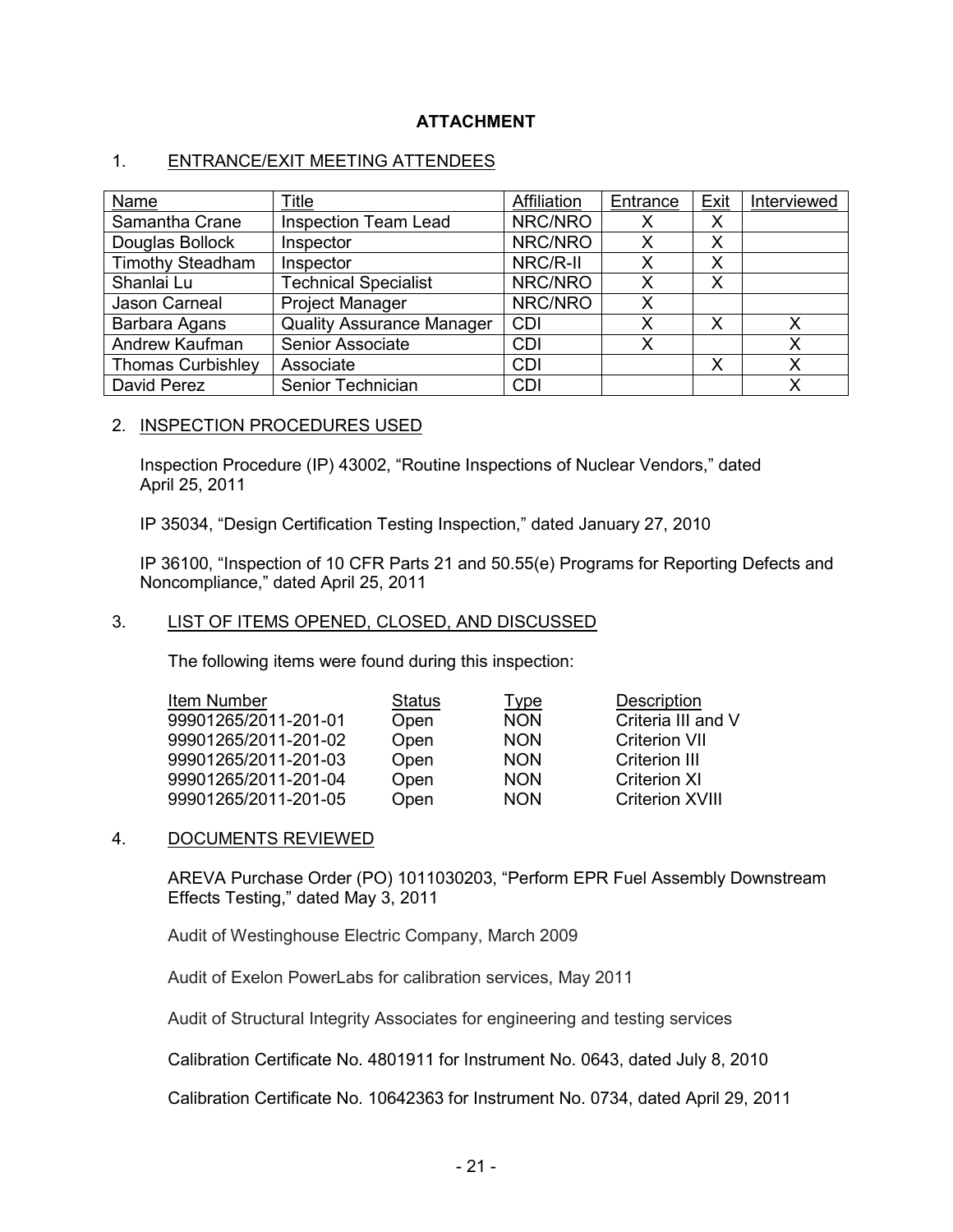Calibration Certificate No. 10642364 for Instrument No. 0733, dated April 21, 2011 Calibration Certificate No. 10642753 for Instrument No. 0633, dated May 3, 2011 Calibration Certificate No. 10645138 for Instrument No. 0280, dated May 16, 2011 Calibration Certificate No. 10645140 for Instrument No. 0660, dated May 26, 2011 Calibration Certificate No. 10645142 for Instrument No. 0377, dated May 9, 2011 Calibration Certificate No. 10645144 for Instrument No. 0663, dated May 26, 2011 Calibration Certificate No. 10648937 for Instrument No. 0836, dated May 26, 2011 Calibration Certificate No. 10646805 for Instrument No. 0595, dated May 17, 2011 Corrective Action Report (CAR) 012, "TVA/NUPIC Deviation Report 2007V-14-02 Procedures Do Not Reflect Actual Practices," dated November 8, 2007

CAR 013, "TVA/NUPIC Deviation Report 2007V-14-03 Implementation of CARs," dated November 8, 2007

CAR 014, "GENE CAR 44121 Quality Assurance Manager Not Independent of Cost and Scheduling," dated November 28, 2007

CAR 015, "GENE CAR 44140 NCR Form/Corrective Action Information," dated November 29, 2007

CAR 016, "GENE CAR 44141 No Internal Audit for 2005," dated November 29, 2007

CAR 017, "GENE CAR 44142 Deviation from CDI/GE Interface Agreement," dated November 29, 2007

CAR 018, "GENE CAR 44143 Wrong Version of QA Manual Referred to in QA Procedures," dated November 29, 2007

CAR 019, "Internal Audits," dated October 15, 2008

CAR 020, "Missing Closeout of NCRs and CARs by QA Manager," dated June 1, 2009

CAR 021, "Missing DRF Closeout by QA Manager," dated June 1, 2009

CAR 022, "Forms QA24 and QA37 Not Changed," dated June 1, 2009

CAR 023, "Various Inconsistencies in QA Program Administration," dated June 8, 2009

CAR 024, "Quality Records Not Filed Properly," dated June 9, 2010

CAR 025, "Deficiencies in Quality Assurance Internal Audits," dated June 9, 2010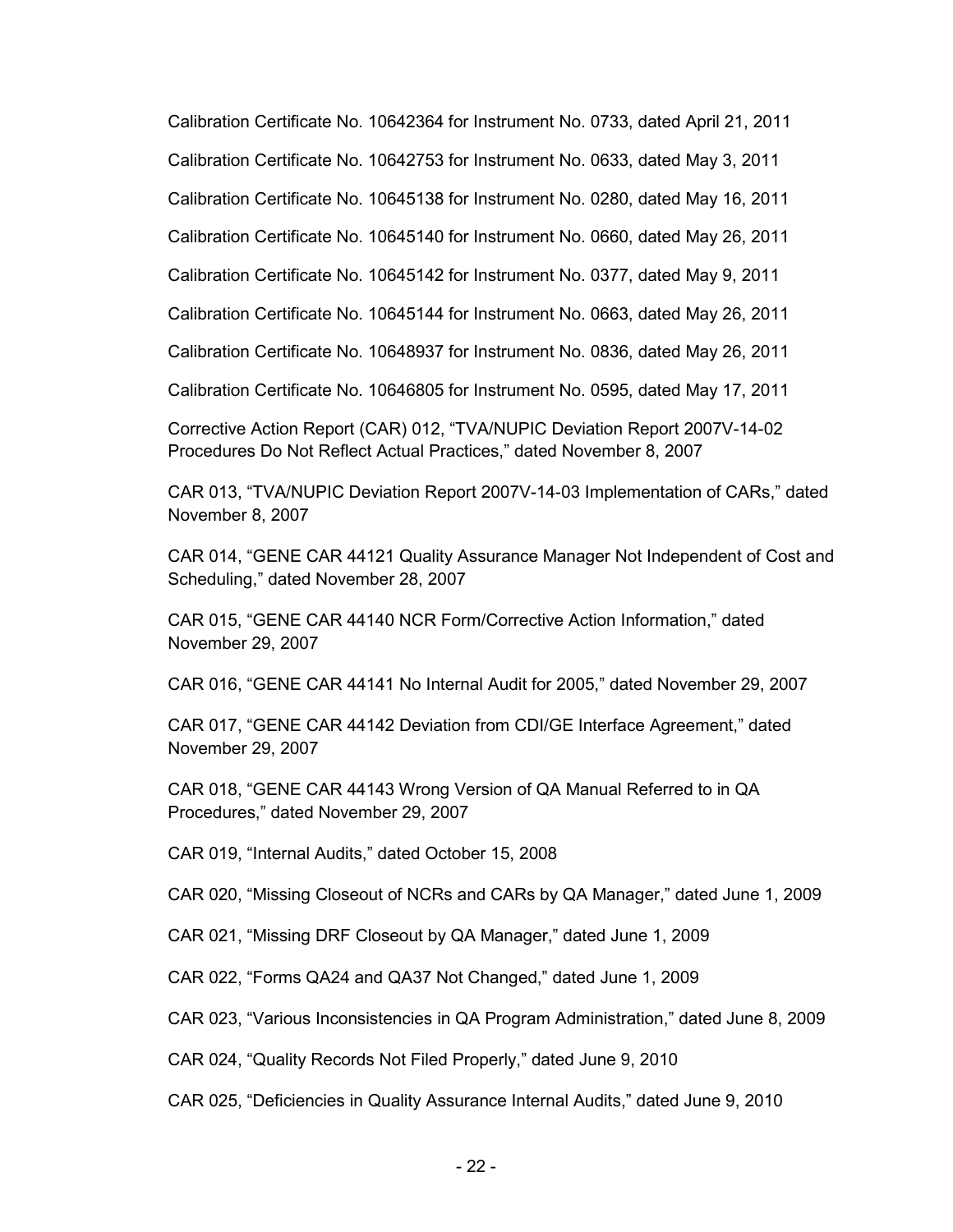CAR 026, "Inadequacy of External Audits," dated June 9, 2010

CAR 027, "Inadequacy of Annual Evaluation of Supplier," dated June 9, 2010

CAR 028, "CDI POs Do Not Specify QA Requirements Properly," dated July 16, 2010

CAR 029, "QA Program Needs Improvement," dated July 16, 2010

CAR 030, "Rework/Reexamination Procedure Required (NIAC CAR M017)," dated September 7, 2010

CAR 031, "CARs Not Closed Out Timely (NIAC CAR M018)," dated September 7, 2010

CAR 032, "Procedure for Validation and Verification of Software (NIAC CAR M019)," dated September 7, 2010

CAR 033, "Failure to Provide Semi-Annual Distribution Report to EPRI," dated November 30, 2010

Continuum Dynamics, Inc., "Quality Assurance Program Description," Revision 14, dated February 28, 2006

CDI Approved Suppliers List (ASL)

CDI Design Record File (DRF)-AR-289, "Fuel Filter/Bottom Nozzle Testing"

CDI DRF-AR-308, "EPR Fuel Assembly Head Loss Tests"

CDI Measuring and Test Equipment (MT&E) Log File, current as of June 15, 2011

CDI Procedure TP-027, "Bypass Fiber Generation," Revision 0, dated September 30, 2009

CDI Procedure TP-029, "Data Acquisition Software Verification of LSP60.exe," Revision 0, dated December 2, 2008

CDI Procedure TP-034, "Fuel Assembly Hot-Leg Injection Test," Revision 0, dated May 31, 2011

CDI Proposal No. P11-34, "Proposal for EPR Fuel Assembly Head Loss Tests," dated April 26, 2011

CDI Test Plan 11-02, "AREVA EPR Fuel Assembly Downstream Effects Test Plan," Revision 6, dated June 13, 2011

CDI Procedure TP-010, "Generate Chemical Surrogates," Revision 1, dated May 23, 2011

CDI Procedure TP-010, "Generate Chemical Surrogates, Revision 1, dated May 25, 2011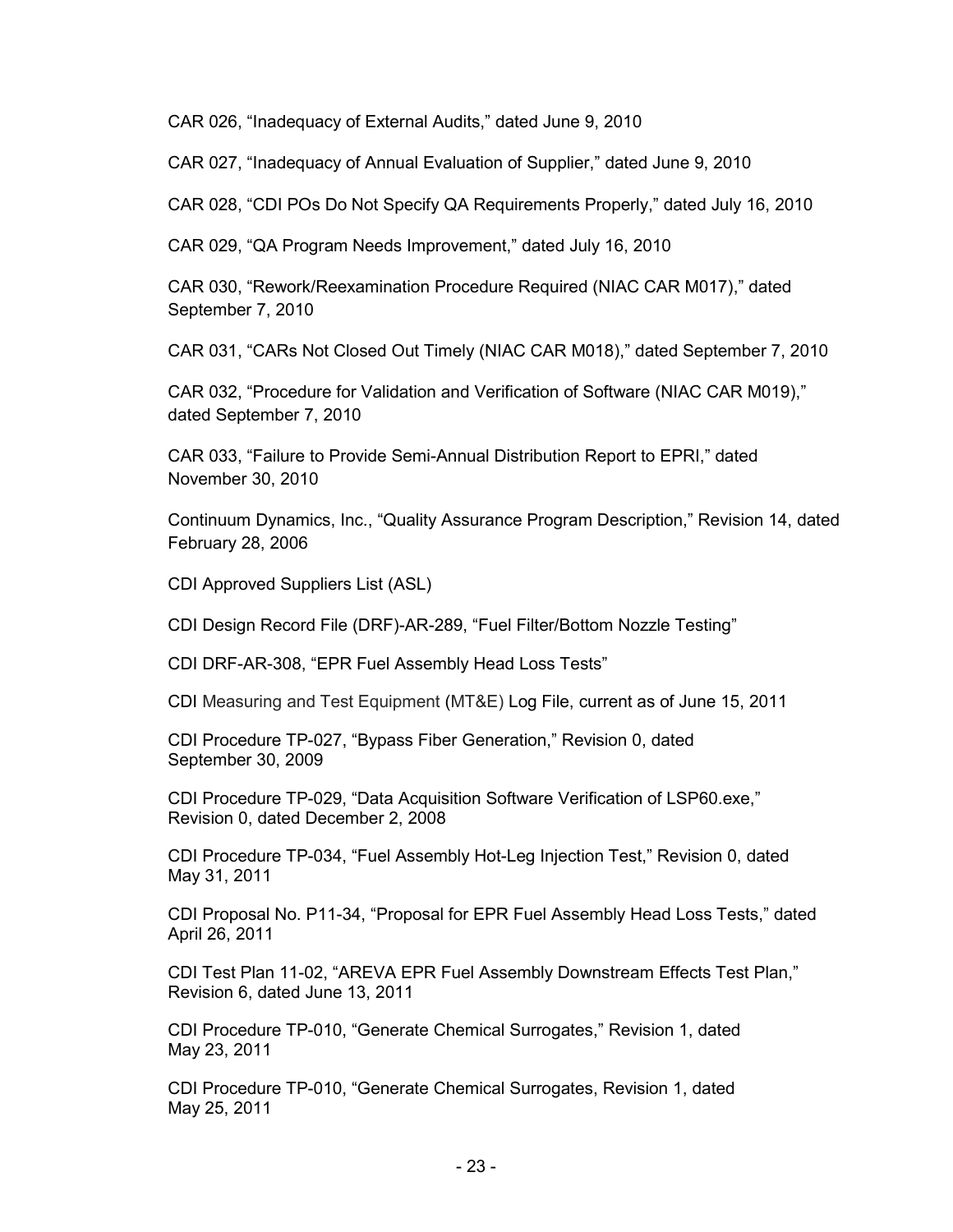CDI Procedure TP-010, "Generate Chemical Surrogates," Revision 1, dated May 31, 2011

CDI Procedure TP-010, "Generate Chemical Surrogates," Revision 1, dated June 3, 2011

CDI Procedure TP-010, "Generate Chemical Surrogates," Revision 1, dated June 6, 2011

CDI Procedure TP-010, "Generate Chemical Surrogates," Revision 1, dated June 8, 2011

CDI Procedure TP-010, "Generate Chemical Surrogates," Revision 1, dated June 13, 2011

Engineering Calculation for Differential Pressure Cell and Display 0287/0292, 0377/0280, and 0614/0611, dated May 19, 2011

Engineering Calculation for Differential Pressure Cell and Display 0633/0292, dated May 20, 2011

Engineering Calculation for Flow Meter 0643, dated July 12, 2010

Engineering Calculation for Thermocouple 0734, dated May 19, 2011

Fuel Assembly Cold-Leg Injection Test No. 1-FG-CLI-FPC, dated May 23, 2011

Fuel Assembly Cold-Leg Injection Test No. 1-FG-CLI-FPC-2, dated May 25, 2011

Fuel Assembly Hot-Leg Injection Test No. 2-FG-HLI-FPC, dated June 2, 2011

Fuel Assembly Hot-Leg Injection Test No. 3-FG-HLI-FPC, dated June 3, 2011

Fuel Assembly Cold-Leg Injection Test No. 4-FG-CLI-FPC, dated June 7, 2011

Fuel Assembly Hot-Leg Injection Test No. 5-FG-HLI-FPC, dated June 9, 2011

Fuel Assembly Hot-Leg Injection Test No. 6-FG-HLI-FPC, dated June 14, 2011

Instrumentation Log for Contract No. T222, dated June 2, 2011

Instrument Calibration Record for Krohne Flow Meter, Log No. 0643

Instrument Calibration Record for Omega pH/mV/Temperature Meter, Log No. 0660

Instrument Calibration Record for Rosemount Differential Pressure Cell, Log No. 0377

Instrument Calibration Record for Rosemount Differential Pressure Cell, Log No. 0633

Instrument Calibration Record for Sensotec Display, Log No. 0280

Internal Audit Checklist, Rev 3 Part 1 "Administrative"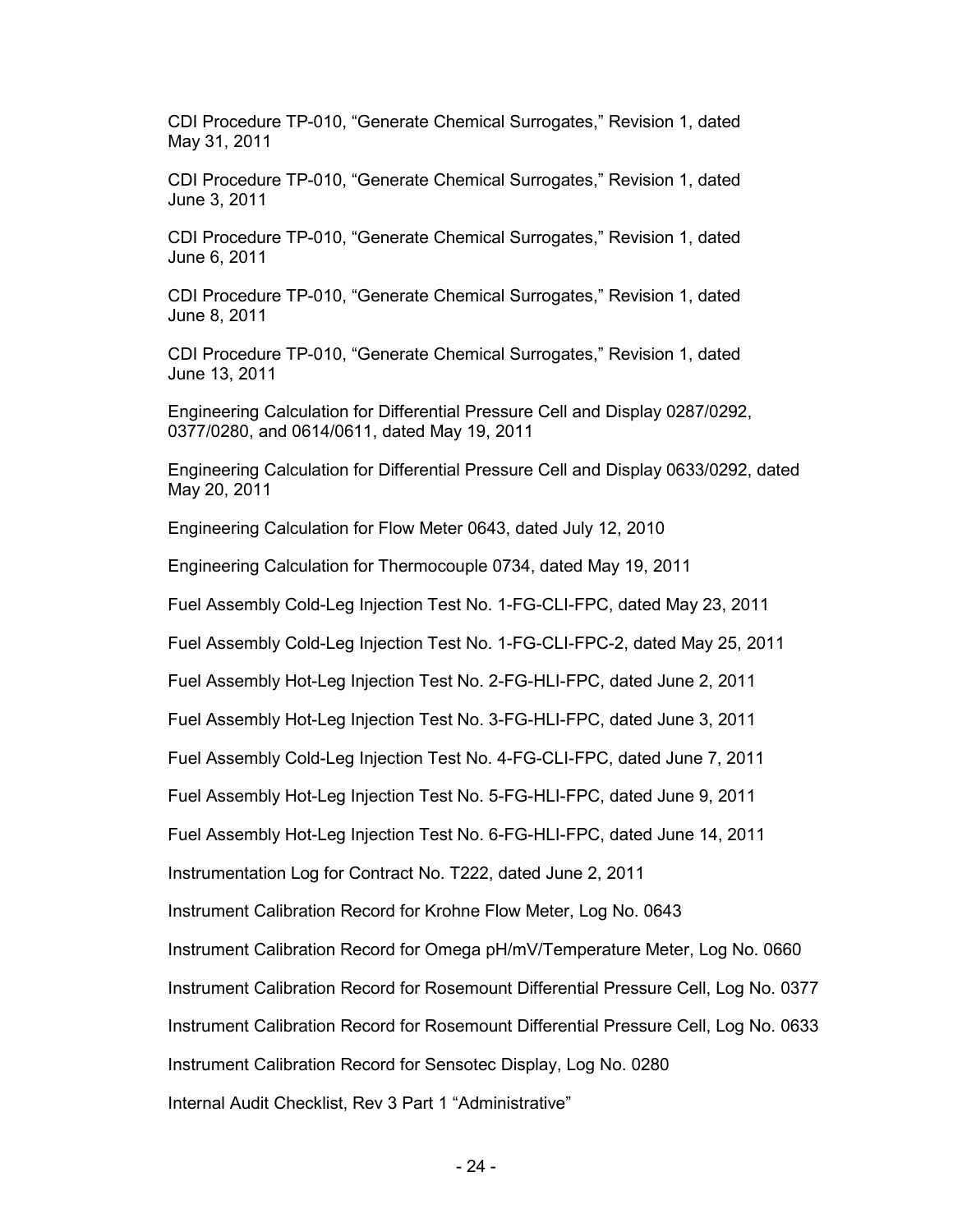Internal Audit Checklist, Rev 3 Part 2 "Technical"

Leak Check for Flow Control Valves, dated June 14, 2011

Nonconformance Report (NCR) 211A, "Anomaly in Flow," dated June 2, 2008

NCR 212, "Loose Wire on Temperature Meter," dated June 9, 2008

NCR 213, "Indeterminate Temperature Measurement," dated June 10, 2008

NCR 214, "Temperature Display Was out of Cal[ibration] during Testing," dated June 24, 2008

NCR 215, "Incorrect Dimension Used in Calculations," dated August 22, 2008

NCR 216, "4 Power Supplies and 1 Pressure Transducer Were out of Cal[ibration] during Testing," dated September 26, 2008

NCR 217, "NCR 0216 Was Not Written When the Nonconformance Was Recognized," dated September 26, 2008

NCR 218, "MT&E Calibrated without Purchase Order and Instructions," dated October 2, 2008

NCR 219, "Differential Pressure cell 'P2' Exceeded Calibrated Rant of 150"  $H<sub>2</sub>O$ : Test FG-FPC-W-2," dated December 8, 2008

NCR 220, "Test pH Level Exceeded Upper Limit: Test FG-FPCSC-W-5," dated December 18, 2008

NCR 221, "AlOOH Settling Test Conducted at 9.7 g/ml Rather Than 2.2 g/ml Specified by Westinghouse," dated December 18, 2008

NCR 222, "Pipe Fitting Cracked during Test: Test FG-FPCSC-W-5," dated December 18, 2008

NCR 223, "Test pH Level Exceeded Upper Limit: Test FG-FPCSC-W-3," dated December 18, 2008

NCR 224, "A/D System Momentarily Displayed (and Recorded) Incorrect Data during Test FG-FPC-CE-7," dated December 23, 2008

NCR 225, "Anomaly in A/D Readings," dated December 29, 2008

NCR 226, "Erroneously Reported Fiber Addition," dated December 29, 2008

NCR 227, "Test LV-528T-205 Data Overwritten," dated January 29, 2009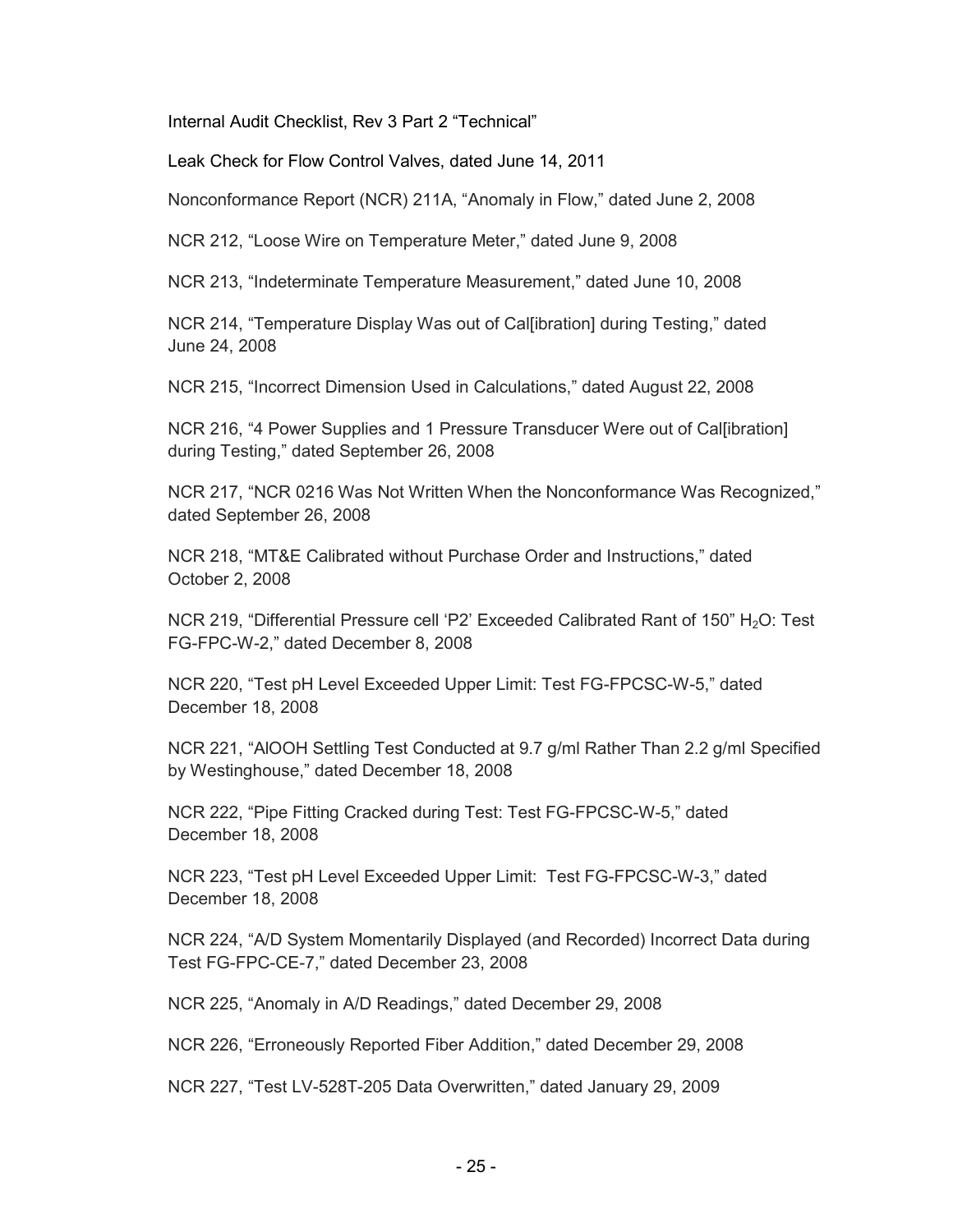NCR 228, "Thermocouple Contacts Became Wet," dated February 18, 2009

NCR 229, "Range of Applicability Not Explicitly Stated," dated August 25, 2009

NCR 230, "Loose Wire on Pressure Display 0634," dated October 1, 2009

NCR 231, "Temp[erature] Probe Arrived out of Spec[ification]," dated October 1, 2009

NCR 232, "Differential Pressure Display 0281 Used out of Calibration," dated May 11, 2010

NCR 233, "0633 Differential Pressure Cell Was Found out of Calibration," dated May 10, 2011

NCR 234, "0390 12" Dial Caliper Found out of Tolerance," dated May 13, 2011

NCR 235, "0669 Thermocouple out of Tolerance at High Temp[erature] (400 Degrees)," dated May 13, 2011

NCR 236, "0745 Thermocouple out of Tolerance," dated May 13, 2011

NCR 237, "0292 Display Found out of Tolerance," dated May 18, 2011

NCR 238, "Rosemount Differential Pressure 0287 Would Not Zero Properly at Pretest Check," dated May 20, 2011

NCR 239, "Instrument Folder for 0371 Is Missing," dated May 20, 2011

NCR 240, "0611 Display Found out of Tolerance," dated May 23, 2011

NCR 241, "0371 Dataq A/D Found out of Tolerance," dated May 23, 2011

NCR 242, "Inst[rument] 0643 Has 2 Calibration Stickers," dated May 25, 2011

NCR 243, "Display 0611/0614 Began Reading Negative Pressures," dated May 26, 2011

NCR 244, "Flow Rate for Test 2-FG-HLI-EPC Fell below Setpoint," dated June 2, 2011

NCR 245, "Test 5-FG-HLI-FPC: Pressure Lines to Differential Pressure Cell 0377 Reversed," dated June 9, 2011

NCR 246, "Recording Error: Test 5-FG-HLI-FPC Recorded Fiber Addition on Wrong Line of Data Sheet," dated June 9, 2011

NCR 247, "Posttest Calibration-Inoperative Probe," dated June 10, 2011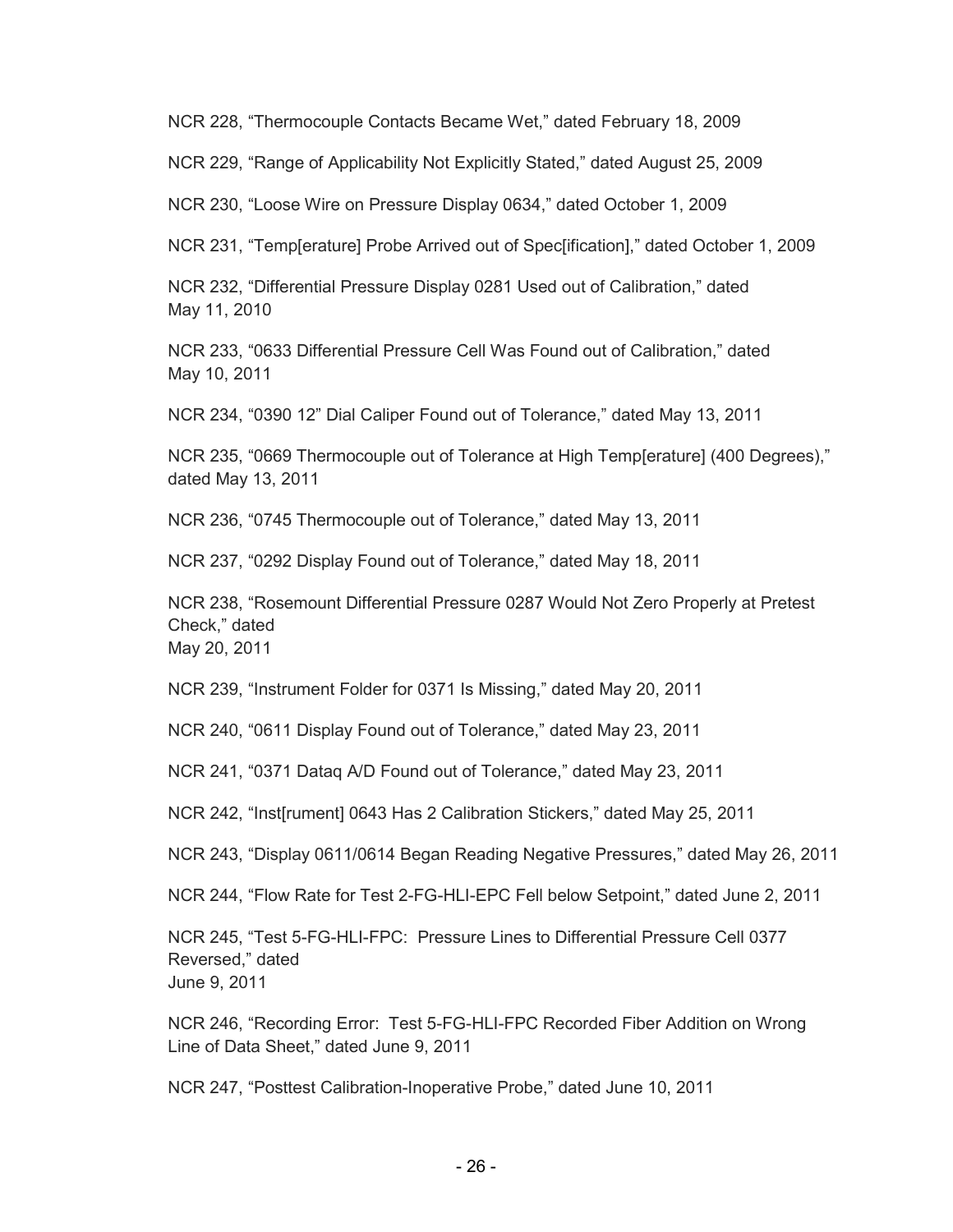NCR 248, "Rotameter Inoperative," dated June 10, 2011

NCR 249, "Procedure Does Not Reference Reducing Flow Rate per Test Plan," dated June 11, 2011

NCR 250, "Auditor Certifications Incomplete," dated June 15, 2011

NCR 251, "USU on ASL without Commercial-Grade Dedication," dated June 16, 2011

NCR 252, "Calibrations Procured from A2LA or NVLAP Vendor Requirements Procedures Incorrect," dated June 16, 2011

NCR 253, "Potential Leak Path Through Valves Was Note Checked by Written Procedures," dated June 16, 2011

NCR 254, "Fuel Guard Gaps Exceed Tolerance," dated June 16, 2010

NCR 255, "Internal Audit for 2009 Was Done by AEK Who Did Not Have Complete Independence of The Areas Being Audited," dated June 16, 2011

PO 08-509 to Structural Integrity Associates for engineering services

PO 09-0389 to Westinghouse Electric Company for engineering services

PO 11-117 to Utah State University for calibration services

PO 11-161, Calibration Services to Exelon PowerLabs, dated April 7, 2011

PO 11-200, Calibration Services to Exelon PowerLabs, dated April 28, 2011

PO 11-200A to Exelon PowerLabs, LLC, for calibration services

PO 11-222 to Exelon PowerLabs, LLC, for calibration services

PO 11-268 to Exelon PowerLabs, LLC, for calibration services

Quality Assurance (QA) Internal Audit performed July 28, 2006

QA Internal Audit performed July 27, 2007, followed external Nuclear Industry Assessment Committee (NIAC) Audit using NIAC

Audit Checklist, Revision 4, dated June 9, 2004

QA Internal Audit performed October 22–23, 2008

QA Internal Audit performed June 1, 2009

QA Internal Audit performed July 27, 2010, followed external NIAC Audit using NIAC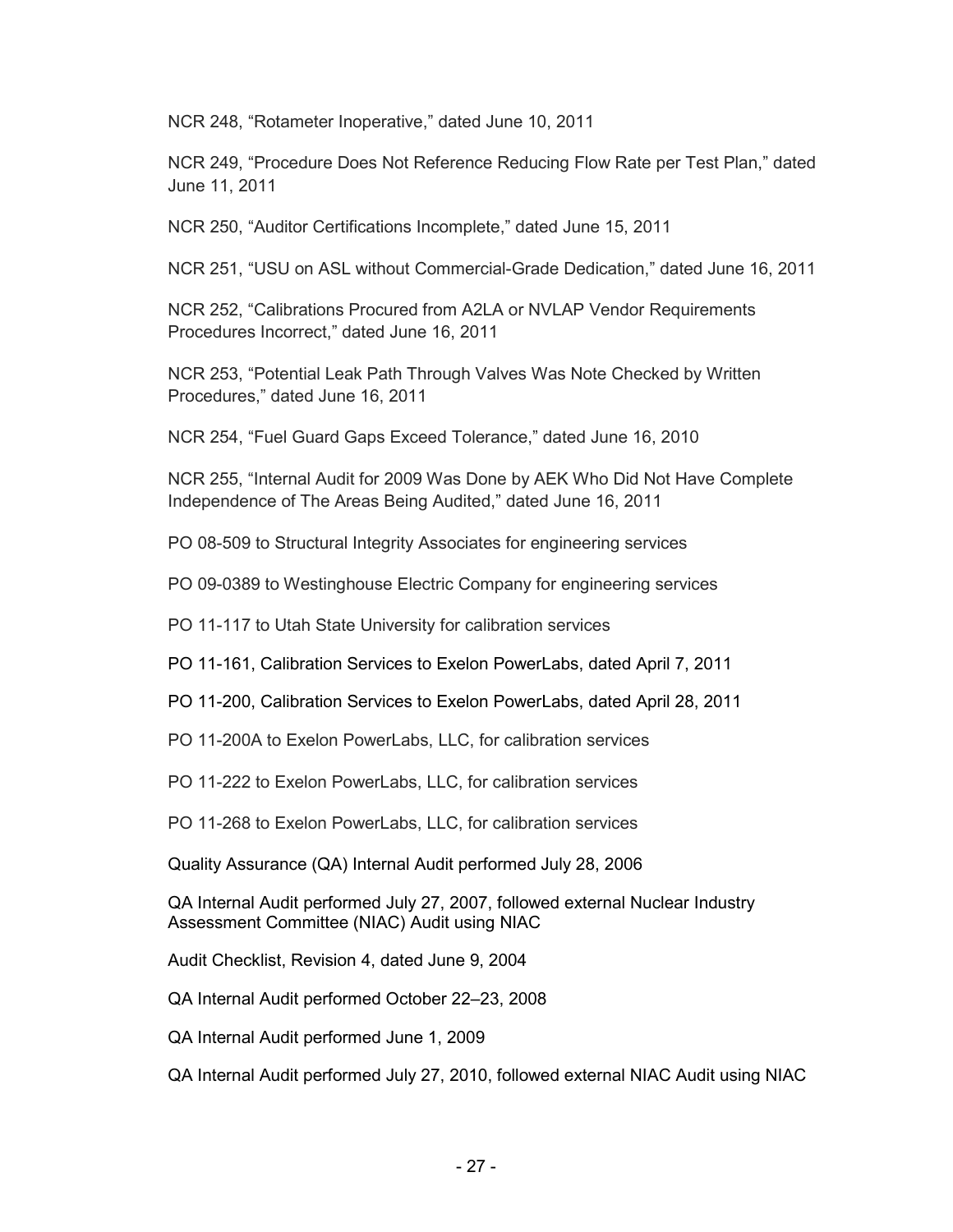Audit Checklist, Revision 8, dated September 16, 2009

Quality Procedure (QP)-2.2, "Indoctrination and Training," Revision 3, dated May 23, 2001

QP-2.3, "Qualification and Certification of Testers," Revision 3, dated June 17, 2009

QP-2.4, "Qualification and Certification of Audit Personnel," Revision 3, dated May 25, 2011

QP-3.1, "Design Control," Revision 5, dated May 31, 2011

QP-3.2, "Control of Computer Software and Error Control," Revision 3, dated October 29, 2010

QP-4.1, "Procurement Document Control," Revision 2, dated May 25, 2011

QP-4.2, "Evaluation of Suppliers," Revision 4, dated May 25, 2011

QP-6.1, "Document Control," Revision 1, dated March 28, 2008

QP-7.1, "Control of Purchased Materials, Equipment, and Services," Revision 3, dated May 23, 2011

QP-10.2, "Inspection," Revision 1, dated March 28, 2008

QP-11.1, "Test Control," Revision 3, dated June 17, 2009

QP-12.1, "Control of Calibrated Measuring and Test Equipment," Revision 4, dated June 1, 2011

QP-15.1, "Control of Nonconforming Items and Materials," Revision 4, dated November 1, 2010

QP-15.2, "Evaluations of Nonconformances for Reportability," Revision 3, dated June 3, 2011

QP-16.1, "Corrective Action," Revision 2, dated May 27, 2011

QP-17.1, "Quality Records," Revision 1, dated March 28, 2008

QP-18.1, "Audits" Revision 1, dated June 14, 2007

QP-18.1, "Audits," Revision 2, dated June 17, 2009

Raw Data from Test 6-FG-HLI-FPC, dated June 14, 2011

Surveillance of Utah State University, April 2011